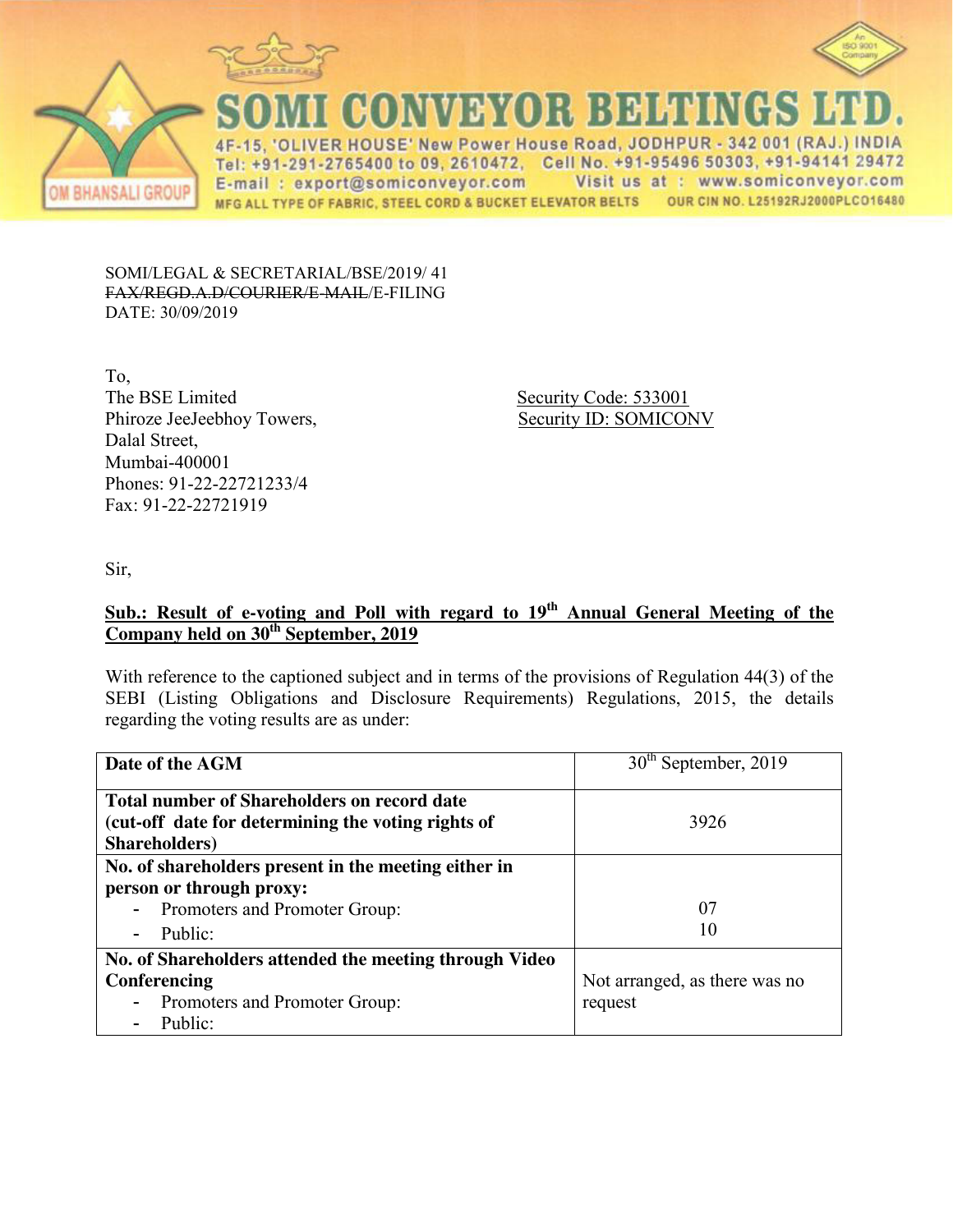

### **AGENDA WISE DISCLOSURE:**

**Resolution No. 1:** To receive, consider and adopt the Audited Financial Statements of the Company for the financial year ended 31st March, 2019, together with the Reports of the Board of Director's and the Auditor's thereon.

| <b>Resolution</b>                            | required:                                         | (Ordinary/                      | <b>Ordinary Resolution</b>       |                                                                                    |                                         |                                    |                                                                          |                                                                        |
|----------------------------------------------|---------------------------------------------------|---------------------------------|----------------------------------|------------------------------------------------------------------------------------|-----------------------------------------|------------------------------------|--------------------------------------------------------------------------|------------------------------------------------------------------------|
| Special)<br>Whether promoter/ promoter group |                                                   |                                 | $\overline{No}$                  |                                                                                    |                                         |                                    |                                                                          |                                                                        |
| interested<br>are                            | in<br>the                                         | agenda/                         |                                  |                                                                                    |                                         |                                    |                                                                          |                                                                        |
| resolution                                   |                                                   |                                 |                                  |                                                                                    |                                         |                                    |                                                                          |                                                                        |
| Category                                     | Mode of<br><b>Voting</b>                          | No. of<br>shares<br>held<br>(1) | No. of<br>votes<br>polled<br>(2) | % of Votes<br><b>Polled on</b><br>outstanding<br>shares<br>$(3)=[(2)/(1)]$<br>*100 | No. of<br>Votes-<br>in<br>favour<br>(4) | No. of<br>Votes-<br>against<br>(5) | % of Votes<br>in favour<br>on votes<br>polled<br>$(6)=[(4)/(2)]$<br>*100 | % of Votes<br>against on<br>votes<br>polled<br>$(7)=[(5)/(2)]$<br>*100 |
| <b>Promoter</b>                              | <b>E-Voting</b>                                   | $\mathbf{0}$                    | $\overline{0}$                   | $\overline{0}$                                                                     | $\mathbf{0}$                            | $\mathbf{0}$                       | $\overline{0}$                                                           | $\overline{0}$                                                         |
| and<br><b>Promoter</b>                       | Poll                                              | 6955787                         | 6955787                          | 100%                                                                               | 6955787                                 | $\boldsymbol{0}$                   | 100%                                                                     | $\mathbf{0}$                                                           |
| Group                                        | <b>Postal</b><br><b>Ballot</b> (if<br>applicable) | $\overline{0}$                  | $\overline{0}$                   | $\boldsymbol{0}$                                                                   | $\overline{0}$                          | $\boldsymbol{0}$                   | $\boldsymbol{0}$                                                         | $\boldsymbol{0}$                                                       |
|                                              | <b>Total</b>                                      | 6955787                         | 6955787                          | 100%                                                                               | 6955787                                 | $\boldsymbol{0}$                   | 100%                                                                     | $\boldsymbol{0}$                                                       |
| Public-                                      | <b>E-Voting</b>                                   | $\boldsymbol{0}$                | $\boldsymbol{0}$                 | $\boldsymbol{0}$                                                                   | $\boldsymbol{0}$                        | $\boldsymbol{0}$                   | $\boldsymbol{0}$                                                         | $\mathbf{0}$                                                           |
| <b>Institutions</b>                          | Poll                                              | $\overline{0}$                  | $\mathbf{0}$                     | $\theta$                                                                           | $\theta$                                | $\overline{0}$                     | $\overline{0}$                                                           | $\overline{0}$                                                         |
|                                              | <b>Postal</b><br><b>Ballot</b> (if<br>applicable) | $\overline{0}$                  | $\boldsymbol{0}$                 | $\boldsymbol{0}$                                                                   | $\boldsymbol{0}$                        | $\boldsymbol{0}$                   | $\boldsymbol{0}$                                                         | $\boldsymbol{0}$                                                       |
|                                              | <b>Total</b>                                      | $\boldsymbol{0}$                | $\boldsymbol{0}$                 | $\overline{0}$                                                                     | $\boldsymbol{0}$                        | $\boldsymbol{0}$                   | $\mathbf{0}$                                                             | $\boldsymbol{0}$                                                       |
| <b>Public-Non</b>                            | <b>E-Voting</b>                                   | $\mathbf{1}$                    | 1                                | 0.1052%                                                                            | $\mathbf{1}$                            | $\boldsymbol{0}$                   | 100%                                                                     | $\boldsymbol{0}$                                                       |
| <b>Institutions</b>                          | Poll                                              | 950                             | 950                              | 99.8948%                                                                           | 950                                     | $\boldsymbol{0}$                   | 100%                                                                     | $\boldsymbol{0}$                                                       |
|                                              | <b>Postal</b><br><b>Ballot</b> (if<br>applicable) | $\overline{0}$                  | $\mathbf{0}$                     | $\boldsymbol{0}$                                                                   | $\mathbf{0}$                            | $\boldsymbol{0}$                   | $\boldsymbol{0}$                                                         | $\boldsymbol{0}$                                                       |
|                                              | <b>Total</b>                                      | 951                             | 951                              | 100%                                                                               | 951                                     | $\boldsymbol{0}$                   | 100%                                                                     | $\boldsymbol{0}$                                                       |
| <b>Total</b>                                 |                                                   | 6956738                         | 6956738                          | 100%                                                                               | 6956738                                 | $\boldsymbol{0}$                   | 100%                                                                     | $\boldsymbol{0}$                                                       |
|                                              | <b>Whether Resolution is Pass or Not</b>          |                                 |                                  |                                                                                    |                                         |                                    |                                                                          | Yes                                                                    |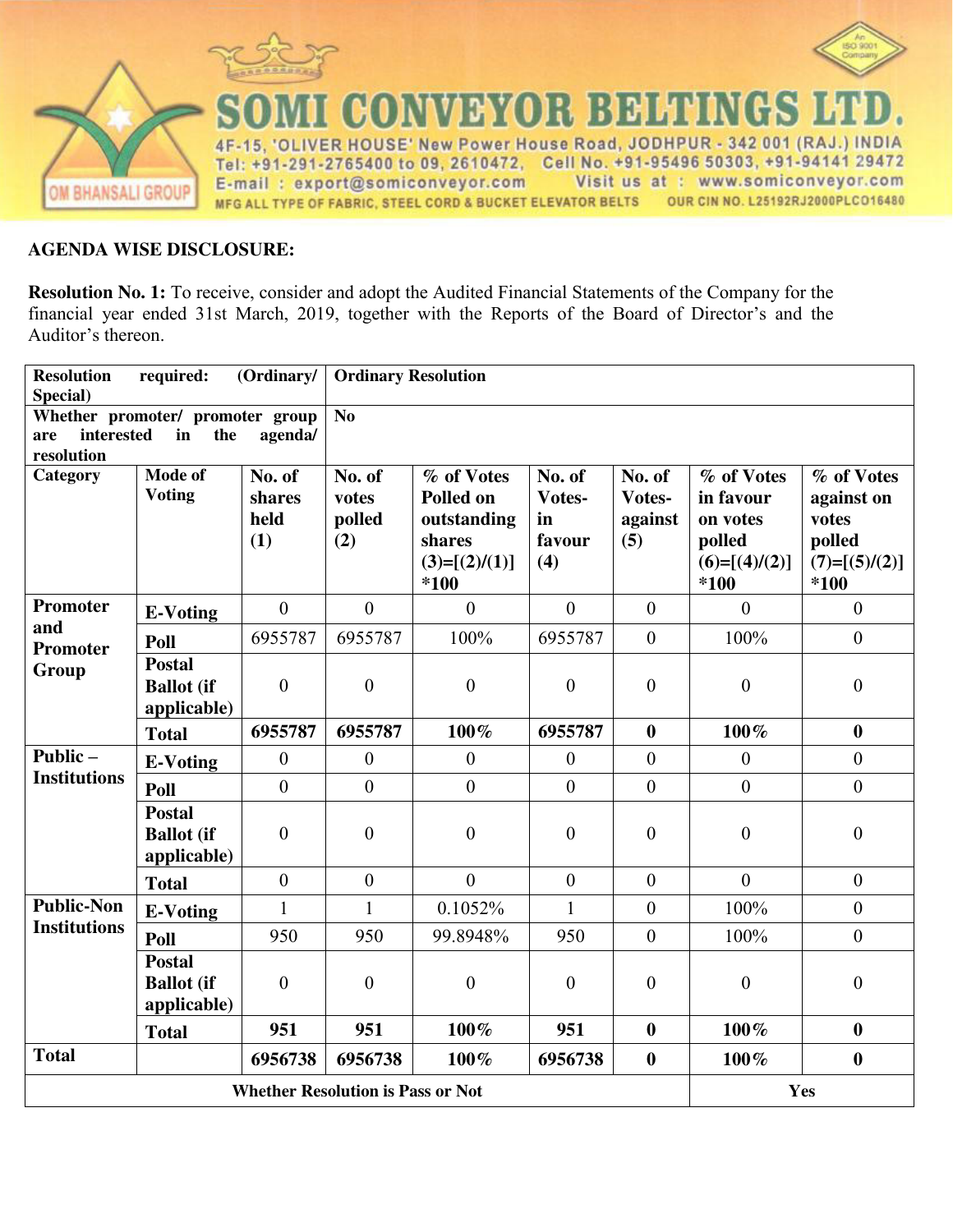



**VEYOR BELTINGS** IVER HOUSE' New Power House Road, JODHPUR - 342 001 (RAJ.) INDIA  $4F$ 15. 'O Tel: +91-291-2765400 to 09, 2610472, Cell No. +91-95496 50303, +91-94141 29472 Visit us at : www.somiconveyor.com E-mail: export@somiconveyor.com OUR CIN NO. L25192RJ2000PLCO16480 MFG ALL TYPE OF FABRIC, STEEL CORD & BUCKET ELEVATOR BELTS

**Resolution No. 2:** To Re-appoint Mr. Sharad Gyanmal Nahara as an Independent Director of the Company not liable to retire by rotation to hold office for his second term of 5 (five) consecutive years commencing from  $1<sup>st</sup>$  October, 2019 to  $30<sup>th</sup>$  September, 2024.

| <b>Resolution</b><br>required:<br>(Ordinary/<br>Special) |                                                   |                                 | <b>Special Resolution</b>        |                                                                             |                                         |                                    |                                                                            |                                                                          |
|----------------------------------------------------------|---------------------------------------------------|---------------------------------|----------------------------------|-----------------------------------------------------------------------------|-----------------------------------------|------------------------------------|----------------------------------------------------------------------------|--------------------------------------------------------------------------|
| interested<br>are<br>resolution                          | Whether promoter/ promoter group<br>in<br>the     | agenda/                         | No                               |                                                                             |                                         |                                    |                                                                            |                                                                          |
| Category                                                 | Mode of<br><b>Voting</b>                          | No. of<br>shares<br>held<br>(1) | No. of<br>votes<br>polled<br>(2) | % of Votes<br>Polled on<br>outstanding<br>shares<br>$(3)=[(2)/(1)]$<br>*100 | No. of<br>Votes-<br>in<br>favour<br>(4) | No. of<br>Votes-<br>against<br>(5) | % of Votes<br>in favour<br>on votes<br>polled<br>$(6)=[(4)/(2)]$<br>$*100$ | % of Votes<br>against on<br>votes<br>polled<br>$(7)=[(5)/(2)]$<br>$*100$ |
| Promoter                                                 | <b>E-Voting</b>                                   | $\mathbf{0}$                    | $\overline{0}$                   | $\mathbf{0}$                                                                | $\mathbf{0}$                            | $\boldsymbol{0}$                   | $\boldsymbol{0}$                                                           | $\overline{0}$                                                           |
| and<br>Promoter                                          | Poll                                              | 6955787                         | 6955787                          | 100%                                                                        | 6955787                                 | $\overline{0}$                     | 100%                                                                       | $\overline{0}$                                                           |
| Group                                                    | <b>Postal</b><br><b>Ballot</b> (if<br>applicable) | $\overline{0}$                  | $\boldsymbol{0}$                 | $\boldsymbol{0}$                                                            | $\boldsymbol{0}$                        | $\boldsymbol{0}$                   | $\boldsymbol{0}$                                                           | $\boldsymbol{0}$                                                         |
|                                                          | <b>Total</b>                                      | 6955787                         | 6955787                          | 100%                                                                        | 6955787                                 | $\boldsymbol{0}$                   | 100%                                                                       | $\boldsymbol{0}$                                                         |
| Public-                                                  | <b>E-Voting</b>                                   | $\boldsymbol{0}$                | $\boldsymbol{0}$                 | $\boldsymbol{0}$                                                            | $\boldsymbol{0}$                        | $\mathbf{0}$                       | $\mathbf{0}$                                                               | $\boldsymbol{0}$                                                         |
| <b>Institutions</b>                                      | Poll                                              | $\overline{0}$                  | $\mathbf{0}$                     | $\overline{0}$                                                              | $\overline{0}$                          | $\boldsymbol{0}$                   | $\boldsymbol{0}$                                                           | $\overline{0}$                                                           |
|                                                          | <b>Postal</b><br><b>Ballot</b> (if<br>applicable) | $\overline{0}$                  | $\overline{0}$                   | $\boldsymbol{0}$                                                            | $\overline{0}$                          | $\boldsymbol{0}$                   | $\boldsymbol{0}$                                                           | $\boldsymbol{0}$                                                         |
|                                                          | <b>Total</b>                                      | $\boldsymbol{0}$                | $\boldsymbol{0}$                 | $\overline{0}$                                                              | $\boldsymbol{0}$                        | $\mathbf{0}$                       | $\mathbf{0}$                                                               | $\boldsymbol{0}$                                                         |
| <b>Public-Non</b>                                        | <b>E-Voting</b>                                   | $\mathbf{1}$                    | $\mathbf{1}$                     | 0.1052%                                                                     | $\mathbf{1}$                            | $\boldsymbol{0}$                   | 100%                                                                       | $\boldsymbol{0}$                                                         |
| <b>Institutions</b>                                      | Poll                                              | 950                             | 950                              | 99.8948%                                                                    | 950                                     | $\theta$                           | 100%                                                                       | $\boldsymbol{0}$                                                         |
|                                                          | <b>Postal</b><br><b>Ballot</b> (if<br>applicable) | $\overline{0}$                  | $\overline{0}$                   | $\boldsymbol{0}$                                                            | $\mathbf{0}$                            | $\boldsymbol{0}$                   | $\boldsymbol{0}$                                                           | $\boldsymbol{0}$                                                         |
|                                                          | <b>Total</b>                                      | 951                             | 951                              | 100%                                                                        | 951                                     | $\boldsymbol{0}$                   | 100%                                                                       | $\boldsymbol{0}$                                                         |
| <b>Total</b>                                             |                                                   | 6956738                         | 6956738                          | 100%                                                                        | 6956738                                 | $\boldsymbol{0}$                   | 100%                                                                       | $\boldsymbol{0}$                                                         |
|                                                          | <b>Whether Resolution is Pass or Not</b>          |                                 |                                  |                                                                             |                                         |                                    |                                                                            | Yes                                                                      |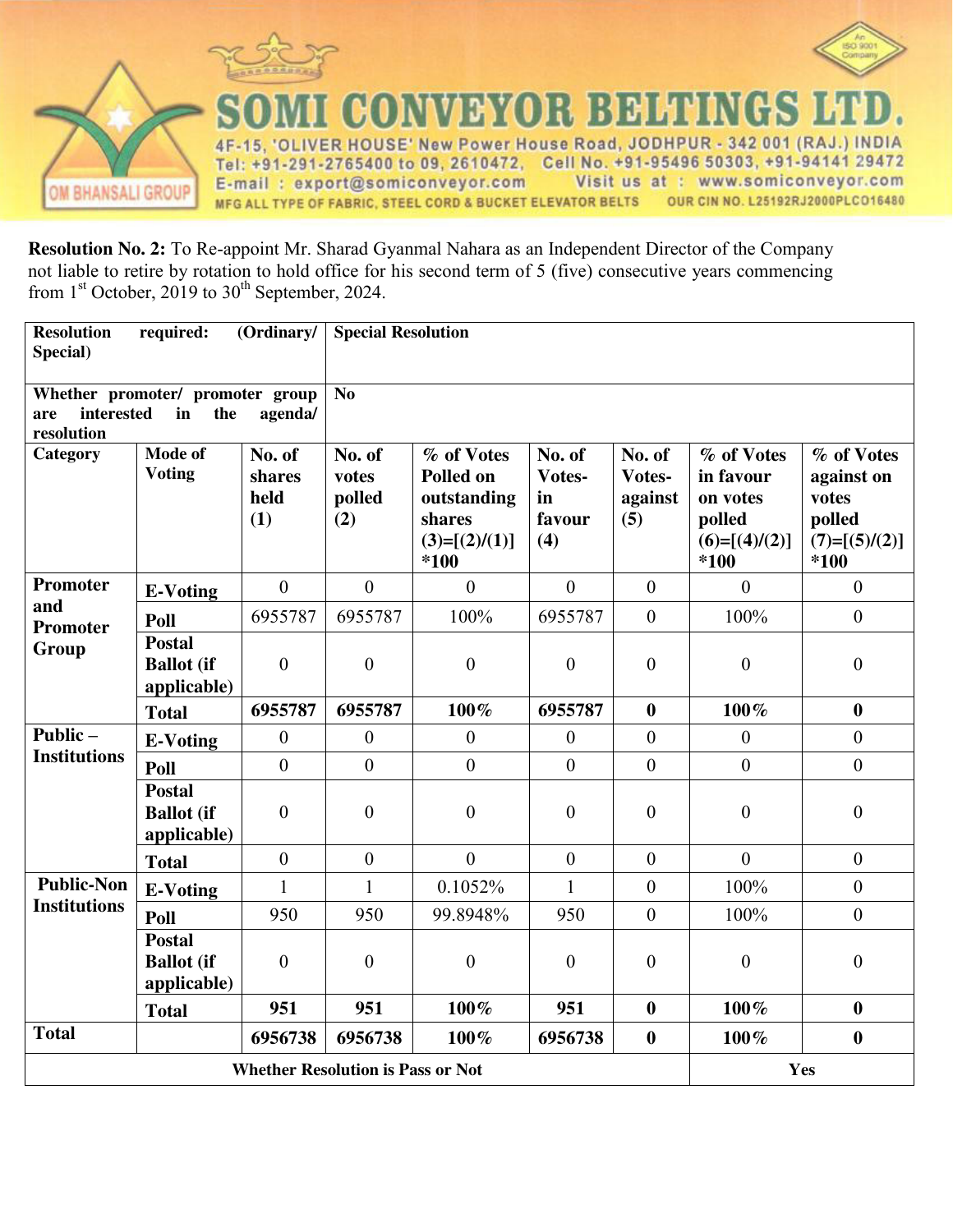



CONVEYOR BELTINGS IVER HOUSE' New Power House Road, JODHPUR - 342 001 (RAJ.) INDIA 4F-15, 'O Tel: +91-291-2765400 to 09, 2610472, Cell No. +91-95496 50303, +91-94141 29472 Visit us at : www.somiconveyor.com E-mail: export@somiconveyor.com MFG ALL TYPE OF FABRIC, STEEL CORD & BUCKET ELEVATOR BELTS OUR CIN NO. L25192RJ2000PLCO16480

L

**Resolution No. 3:** To Increase Remuneration Package of Mr. Om Prakash Bhansali, Managing Director w.e.f. 1<sup>st</sup> October, 2019.

| <b>Resolution</b><br>Special)            | required:                                         | (Ordinary/                      | <b>Special Resolution</b>        |                                                                             |                                         |                                    |                                                                            |                                                                          |
|------------------------------------------|---------------------------------------------------|---------------------------------|----------------------------------|-----------------------------------------------------------------------------|-----------------------------------------|------------------------------------|----------------------------------------------------------------------------|--------------------------------------------------------------------------|
| interested<br>are<br>resolution          | Whether promoter/ promoter group<br>in<br>the     | agenda/                         | Yes                              |                                                                             |                                         |                                    |                                                                            |                                                                          |
| Category                                 | Mode of<br><b>Voting</b>                          | No. of<br>shares<br>held<br>(1) | No. of<br>votes<br>polled<br>(2) | % of Votes<br>Polled on<br>outstanding<br>shares<br>$(3)=[(2)/(1)]$<br>*100 | No. of<br>Votes-<br>in<br>favour<br>(4) | No. of<br>Votes-<br>against<br>(5) | % of Votes<br>in favour<br>on votes<br>polled<br>$(6)=[(4)/(2)]$<br>$*100$ | % of Votes<br>against on<br>votes<br>polled<br>$(7)=[(5)/(2)]$<br>$*100$ |
| Promoter                                 | <b>E-Voting</b>                                   | $\boldsymbol{0}$                | $\overline{0}$                   | $\boldsymbol{0}$                                                            | $\boldsymbol{0}$                        | $\boldsymbol{0}$                   | $\boldsymbol{0}$                                                           | $\boldsymbol{0}$                                                         |
| and<br>Promoter                          | Poll                                              | 6955787                         | 6955787                          | 100%                                                                        | 6955787                                 | $\overline{0}$                     | 100%                                                                       | $\overline{0}$                                                           |
| Group                                    | <b>Postal</b><br><b>Ballot</b> (if<br>applicable) | $\overline{0}$                  | $\boldsymbol{0}$                 | $\boldsymbol{0}$                                                            | $\boldsymbol{0}$                        | $\boldsymbol{0}$                   | $\boldsymbol{0}$                                                           | $\boldsymbol{0}$                                                         |
|                                          | <b>Total</b>                                      | 6955787                         | 6955787                          | 100%                                                                        | 6955787                                 | $\boldsymbol{0}$                   | 100%                                                                       | $\boldsymbol{0}$                                                         |
| Public-                                  | <b>E-Voting</b>                                   | $\boldsymbol{0}$                | $\mathbf{0}$                     | $\boldsymbol{0}$                                                            | $\mathbf{0}$                            | $\overline{0}$                     | $\mathbf{0}$                                                               | $\overline{0}$                                                           |
| <b>Institutions</b>                      | Poll                                              | $\overline{0}$                  | $\overline{0}$                   | $\overline{0}$                                                              | $\overline{0}$                          | $\overline{0}$                     | $\theta$                                                                   | $\overline{0}$                                                           |
|                                          | <b>Postal</b><br><b>Ballot</b> (if<br>applicable) | $\overline{0}$                  | $\overline{0}$                   | $\overline{0}$                                                              | $\overline{0}$                          | $\overline{0}$                     | $\boldsymbol{0}$                                                           | $\overline{0}$                                                           |
|                                          | <b>Total</b>                                      | $\overline{0}$                  | $\overline{0}$                   | $\overline{0}$                                                              | $\overline{0}$                          | $\overline{0}$                     | $\mathbf{0}$                                                               | $\overline{0}$                                                           |
| <b>Public-Non</b><br><b>Institutions</b> | <b>E-Voting</b>                                   | $\mathbf{1}$                    | $\mathbf{1}$                     | 0.1052%                                                                     | $\mathbf{1}$                            | $\boldsymbol{0}$                   | 100%                                                                       | $\boldsymbol{0}$                                                         |
|                                          | Poll                                              | 950                             | 950                              | 99.8948%                                                                    | 950                                     | $\boldsymbol{0}$                   | 100%                                                                       | $\boldsymbol{0}$                                                         |
|                                          | <b>Postal</b><br><b>Ballot</b> (if<br>applicable) | $\mathbf{0}$                    | $\overline{0}$                   | $\boldsymbol{0}$                                                            | $\theta$                                | $\boldsymbol{0}$                   | $\boldsymbol{0}$                                                           | $\boldsymbol{0}$                                                         |
|                                          | <b>Total</b>                                      | 951                             | 951                              | 100%                                                                        | 951                                     | $\boldsymbol{0}$                   | 100%                                                                       | $\boldsymbol{0}$                                                         |
| <b>Total</b>                             |                                                   | 6956738                         | 6956738                          | 100%                                                                        | 6956738                                 | $\boldsymbol{0}$                   | 100%                                                                       | $\boldsymbol{0}$                                                         |
|                                          | <b>Whether Resolution is Pass or Not</b>          |                                 |                                  |                                                                             |                                         |                                    |                                                                            | Yes                                                                      |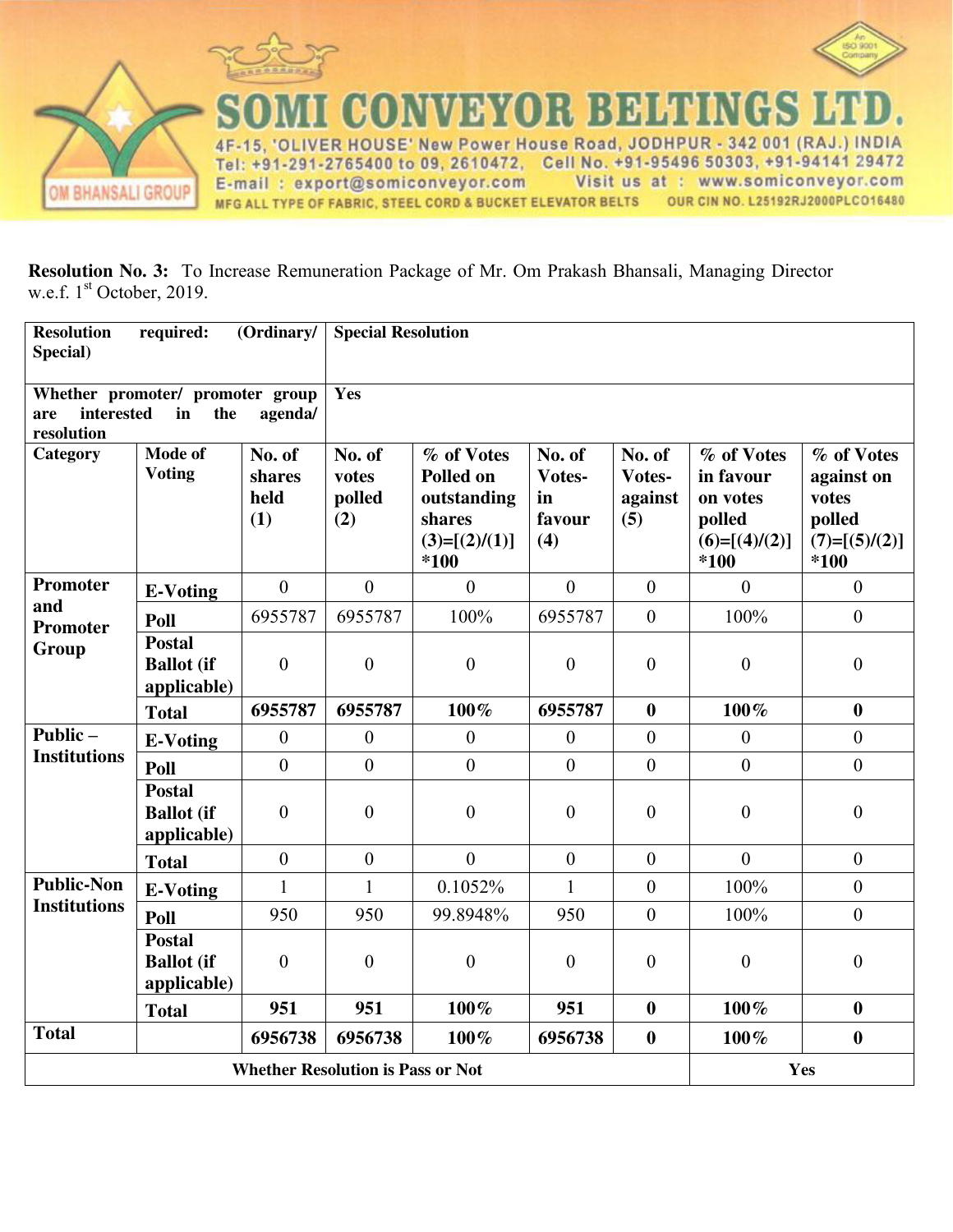



**CONVEYOR BELTINGS** ER HOUSE' New Power House Road, JODHPUR - 342 001 (RAJ.) INDIA 4F 5  $\Omega$ Tel: +91-291-2765400 to 09, 2610472, Cell No. +91-95496 50303, +91-94141 29472 E-mail: export@somiconveyor.com Visit us at : www.somiconveyor.com OUR CIN NO. L25192RJ2000PLCO16480 MFG ALL TYPE OF FABRIC, STEEL CORD & BUCKET ELEVATOR BELTS

L

**Resolution No. 4:** To Increase Remuneration Package of Mr. Vimal Bhansali, Whole-Time Director w.e.f. 1 st October, 2019.

| <b>Resolution</b><br>Special)            | required:                                                              | (Ordinary/                      | <b>Special Resolution</b><br>Yes |                                                                             |                                         |                                    |                                                                            |                                                                        |
|------------------------------------------|------------------------------------------------------------------------|---------------------------------|----------------------------------|-----------------------------------------------------------------------------|-----------------------------------------|------------------------------------|----------------------------------------------------------------------------|------------------------------------------------------------------------|
| are<br>resolution                        | Whether promoter/ promoter group<br>interested<br>the<br>in<br>agenda/ |                                 |                                  |                                                                             |                                         |                                    |                                                                            |                                                                        |
| Category                                 | Mode of<br><b>Voting</b>                                               | No. of<br>shares<br>held<br>(1) | No. of<br>votes<br>polled<br>(2) | % of Votes<br>Polled on<br>outstanding<br>shares<br>$(3)=[(2)/(1)]$<br>*100 | No. of<br>Votes-<br>in<br>favour<br>(4) | No. of<br>Votes-<br>against<br>(5) | % of Votes<br>in favour<br>on votes<br>polled<br>$(6)=[(4)/(2)]$<br>$*100$ | % of Votes<br>against on<br>votes<br>polled<br>$(7)=[(5)/(2)]$<br>*100 |
| Promoter                                 | <b>E-Voting</b>                                                        | $\mathbf{0}$                    | $\overline{0}$                   | $\overline{0}$                                                              | $\overline{0}$                          | $\boldsymbol{0}$                   | $\mathbf{0}$                                                               | $\overline{0}$                                                         |
| and<br>Promoter                          | Poll                                                                   | 6955787                         | 6955787                          | 100%                                                                        | 6955787                                 | $\mathbf{0}$                       | 100%                                                                       | $\overline{0}$                                                         |
| Group                                    | <b>Postal</b><br><b>Ballot</b> (if<br>applicable)                      | $\mathbf{0}$                    | $\mathbf{0}$                     | $\boldsymbol{0}$                                                            | $\mathbf{0}$                            | $\boldsymbol{0}$                   | $\boldsymbol{0}$                                                           | $\boldsymbol{0}$                                                       |
|                                          | <b>Total</b>                                                           | 6955787                         | 6955787                          | 100%                                                                        | 6955787                                 | $\boldsymbol{0}$                   | $100\%$                                                                    | $\boldsymbol{0}$                                                       |
| Public-                                  | <b>E-Voting</b>                                                        | $\boldsymbol{0}$                | $\mathbf{0}$                     | $\boldsymbol{0}$                                                            | $\overline{0}$                          | $\boldsymbol{0}$                   | $\boldsymbol{0}$                                                           | $\boldsymbol{0}$                                                       |
| <b>Institutions</b>                      | Poll                                                                   | $\boldsymbol{0}$                | $\mathbf{0}$                     | $\overline{0}$                                                              | $\overline{0}$                          | $\overline{0}$                     | $\boldsymbol{0}$                                                           | $\boldsymbol{0}$                                                       |
|                                          | <b>Postal</b><br><b>Ballot</b> (if<br>applicable)                      | $\theta$                        | $\boldsymbol{0}$                 | $\boldsymbol{0}$                                                            | $\boldsymbol{0}$                        | $\boldsymbol{0}$                   | $\boldsymbol{0}$                                                           | $\boldsymbol{0}$                                                       |
|                                          | <b>Total</b>                                                           | $\overline{0}$                  | $\overline{0}$                   | $\overline{0}$                                                              | $\overline{0}$                          | $\overline{0}$                     | $\mathbf{0}$                                                               | $\overline{0}$                                                         |
| <b>Public-Non</b>                        | <b>E-Voting</b>                                                        | $\mathbf{1}$                    | $\mathbf{1}$                     | 0.1052%                                                                     | $\mathbf{1}$                            | $\boldsymbol{0}$                   | 100%                                                                       | $\boldsymbol{0}$                                                       |
| <b>Institutions</b>                      | Poll                                                                   | 950                             | 950                              | 99.8948%                                                                    | 950                                     | $\overline{0}$                     | 100%                                                                       | $\overline{0}$                                                         |
|                                          | <b>Postal</b><br><b>Ballot</b> (if<br>applicable)                      | $\overline{0}$                  | $\theta$                         | $\boldsymbol{0}$                                                            | $\theta$                                | $\boldsymbol{0}$                   | $\boldsymbol{0}$                                                           | $\boldsymbol{0}$                                                       |
|                                          | <b>Total</b>                                                           | 951                             | 951                              | $100\%$                                                                     | 951                                     | $\boldsymbol{0}$                   | $100\%$                                                                    | $\boldsymbol{0}$                                                       |
| <b>Total</b>                             |                                                                        | 6956738                         | 6956738                          | 100%                                                                        | 6956738                                 | $\bf{0}$                           | 100%                                                                       | $\boldsymbol{0}$                                                       |
| <b>Whether Resolution is Pass or Not</b> |                                                                        |                                 |                                  |                                                                             |                                         |                                    |                                                                            | Yes                                                                    |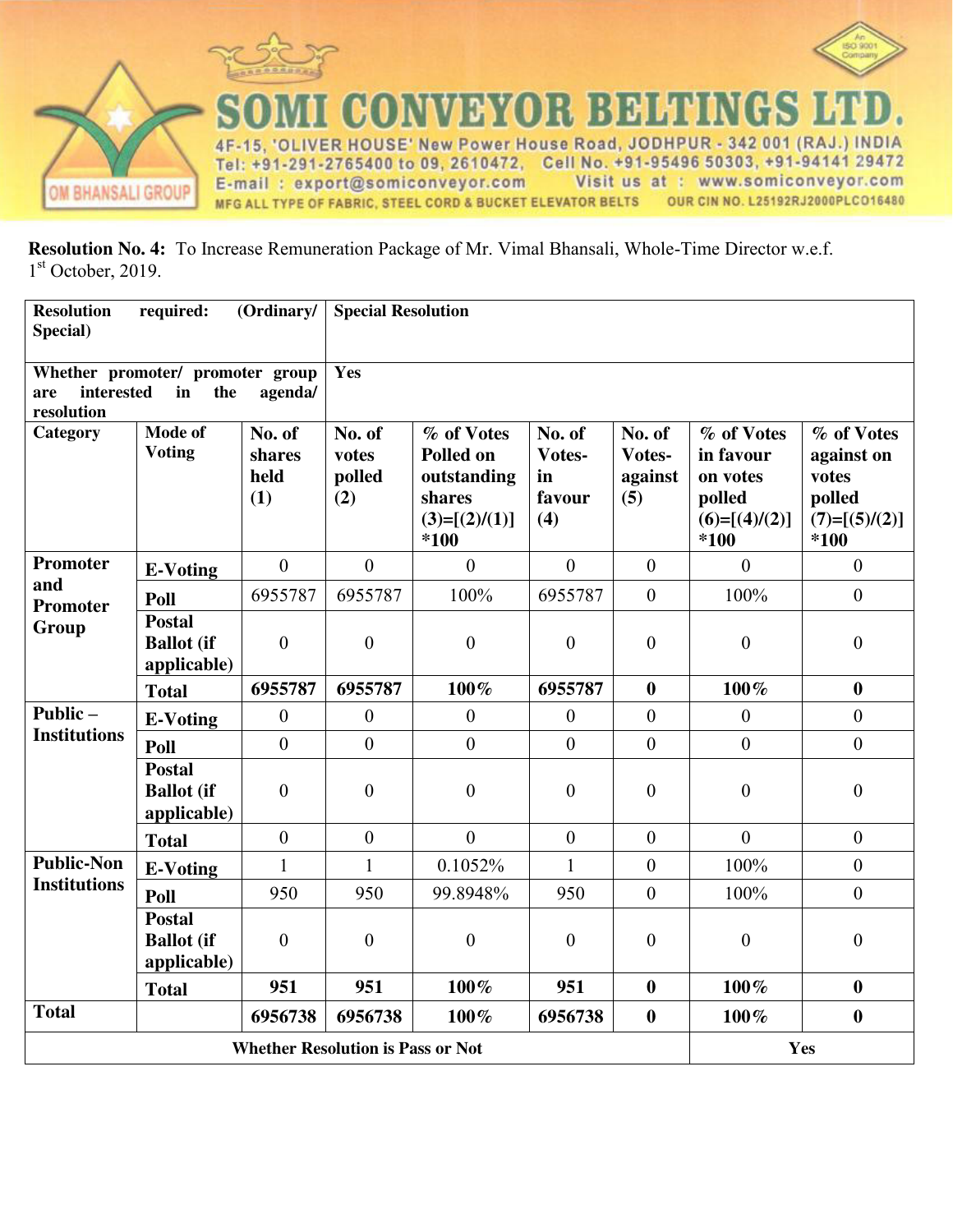



**CONVEYOR BELTINGS** LIVER HOUSE' New Power House Road, JODHPUR - 342 001 (RAJ.) INDIA 4F-15, 'O Tel: +91-291-2765400 to 09, 2610472, Cell No. +91-95496 50303, +91-94141 29472 Visit us at : www.somiconveyor.com E-mail: export@somiconveyor.com OUR CIN NO. L25192RJ2000PLCO16480 MFG ALL TYPE OF FABRIC, STEEL CORD & BUCKET ELEVATOR BELTS

T

**Resolution No. 5:** To Increase Remuneration Package of Mr. Gaurav Bhansali, Whole-Time Director w.e.f. 1<sup>st</sup> October, 2019.

| <b>Resolution</b><br>Special)   | required:                                         | <b>Special Resolution</b><br>(Ordinary/ |                                  |                                                                               |                                         |                                    |                                                                          |                                                                          |
|---------------------------------|---------------------------------------------------|-----------------------------------------|----------------------------------|-------------------------------------------------------------------------------|-----------------------------------------|------------------------------------|--------------------------------------------------------------------------|--------------------------------------------------------------------------|
| interested<br>are<br>resolution | Whether promoter/ promoter group<br>in<br>the     | agenda/                                 | Yes                              |                                                                               |                                         |                                    |                                                                          |                                                                          |
| Category                        | Mode of<br><b>Voting</b>                          | No. of<br>shares<br>held<br>(1)         | No. of<br>votes<br>polled<br>(2) | % of Votes<br>Polled on<br>outstanding<br>shares<br>$(3)=[(2)/(1)]$<br>$*100$ | No. of<br>Votes-<br>in<br>favour<br>(4) | No. of<br>Votes-<br>against<br>(5) | % of Votes<br>in favour<br>on votes<br>polled<br>$(6)=[(4)/(2)]$<br>*100 | % of Votes<br>against on<br>votes<br>polled<br>$(7)=[(5)/(2)]$<br>$*100$ |
| Promoter                        | <b>E-Voting</b>                                   | $\overline{0}$                          | $\overline{0}$                   | $\overline{0}$                                                                | $\overline{0}$                          | $\mathbf{0}$                       | $\overline{0}$                                                           | $\overline{0}$                                                           |
| and<br><b>Promoter</b>          | Poll                                              | 6955787                                 | 6955787                          | 100%                                                                          | 6955787                                 | $\overline{0}$                     | 100%                                                                     | $\overline{0}$                                                           |
| Group                           | <b>Postal</b><br><b>Ballot</b> (if<br>applicable) | $\boldsymbol{0}$                        | $\boldsymbol{0}$                 | $\boldsymbol{0}$                                                              | $\boldsymbol{0}$                        | $\boldsymbol{0}$                   | $\boldsymbol{0}$                                                         | $\boldsymbol{0}$                                                         |
|                                 | <b>Total</b>                                      | 6955787                                 | 6955787                          | 100%                                                                          | 6955787                                 | $\boldsymbol{0}$                   | 100%                                                                     | $\boldsymbol{0}$                                                         |
| Public-                         | <b>E-Voting</b>                                   | $\boldsymbol{0}$                        | $\overline{0}$                   | $\boldsymbol{0}$                                                              | $\theta$                                | $\boldsymbol{0}$                   | $\overline{0}$                                                           | $\overline{0}$                                                           |
| <b>Institutions</b>             | Poll                                              | $\overline{0}$                          | $\boldsymbol{0}$                 | $\boldsymbol{0}$                                                              | $\overline{0}$                          | $\boldsymbol{0}$                   | $\boldsymbol{0}$                                                         | $\overline{0}$                                                           |
|                                 | <b>Postal</b><br><b>Ballot</b> (if<br>applicable) | $\overline{0}$                          | $\theta$                         | $\boldsymbol{0}$                                                              | $\theta$                                | $\boldsymbol{0}$                   | $\boldsymbol{0}$                                                         | $\theta$                                                                 |
|                                 | <b>Total</b>                                      | $\overline{0}$                          | $\boldsymbol{0}$                 | $\overline{0}$                                                                | $\overline{0}$                          | $\overline{0}$                     | $\mathbf{0}$                                                             | $\overline{0}$                                                           |
| <b>Public-Non</b>               | <b>E-Voting</b>                                   | $\mathbf{1}$                            | $\mathbf{1}$                     | 0.1052%                                                                       | $\mathbf{1}$                            | $\overline{0}$                     | 100%                                                                     | $\boldsymbol{0}$                                                         |
| <b>Institutions</b>             | Poll                                              | 950                                     | 950                              | 99.8948%                                                                      | 950                                     | $\boldsymbol{0}$                   | 100%                                                                     | $\boldsymbol{0}$                                                         |
|                                 | <b>Postal</b><br><b>Ballot</b> (if<br>applicable) | $\overline{0}$                          | $\overline{0}$                   | $\boldsymbol{0}$                                                              | $\mathbf{0}$                            | $\boldsymbol{0}$                   | $\boldsymbol{0}$                                                         | $\boldsymbol{0}$                                                         |
|                                 | <b>Total</b>                                      | 951                                     | 951                              | 100%                                                                          | 951                                     | $\boldsymbol{0}$                   | 100%                                                                     | $\boldsymbol{0}$                                                         |
| <b>Total</b>                    |                                                   | 6956738                                 | 6956738                          | 100%                                                                          | 6956738                                 | $\boldsymbol{0}$                   | 100%                                                                     | $\bf{0}$                                                                 |
|                                 | <b>Whether Resolution is Pass or Not</b>          |                                         |                                  |                                                                               |                                         |                                    |                                                                          | Yes                                                                      |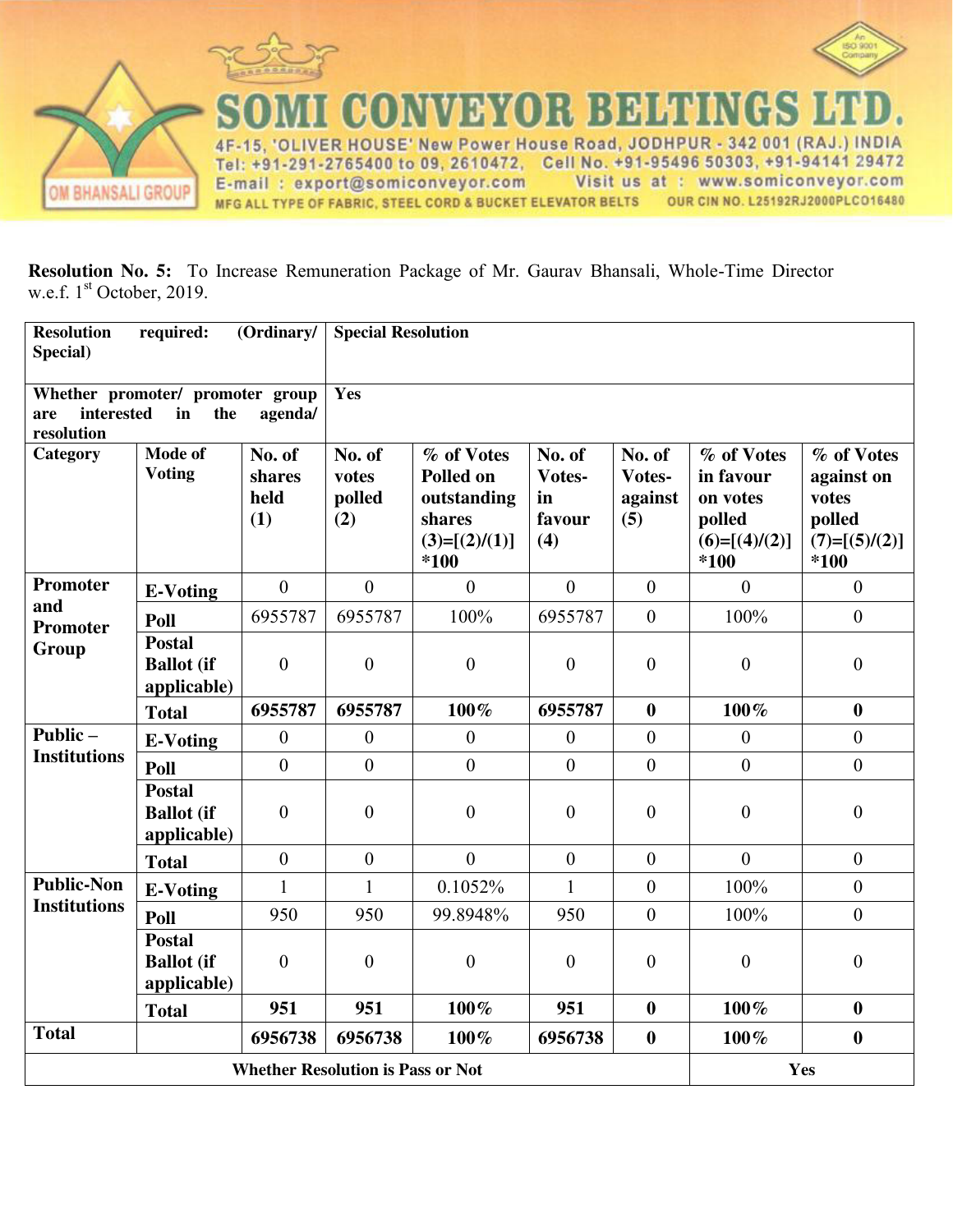





CONVEYOR BELTINGS ER HOUSE' New Power House Road, JODHPUR - 342 001 (RAJ.) INDIA 4F 5 C Tel: +91-291-2765400 to 09, 2610472, Cell No. +91-95496 50303, +91-94141 29472 Visit us at : www.somiconveyor.com E-mail: export@somiconveyor.com OUR CIN NO. L25192RJ2000PLCO16480 MFG ALL TYPE OF FABRIC, STEEL CORD & BUCKET ELEVATOR BELTS

Scrutinizer's Reports are also attached.

Kindly take the above on record.

Thanking You

Yours faithfully,

## **FOR SOMI CONVEYOR BELTINGS LIMITED**



Date: 30/09/2019 Place: Jodhpur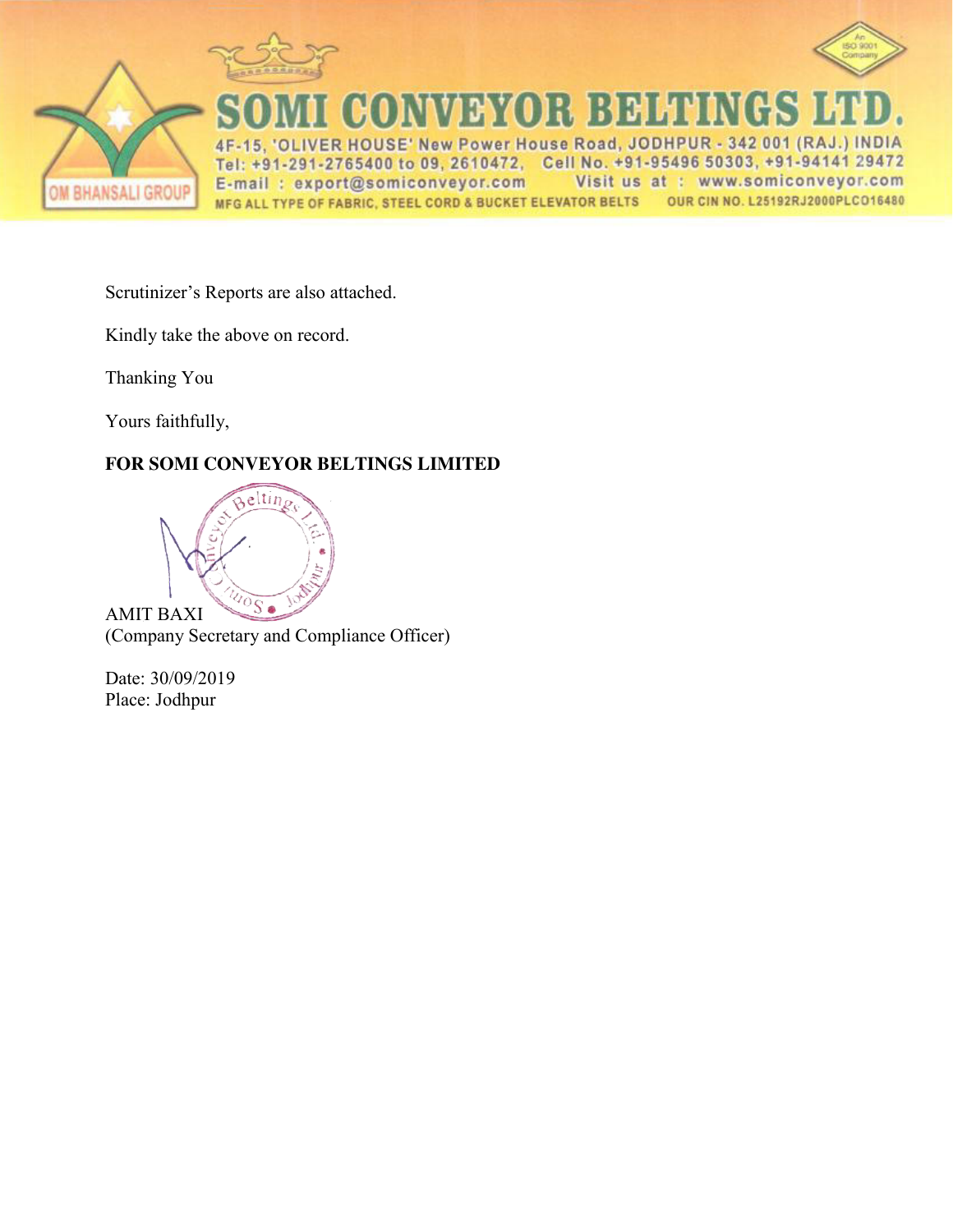

**CS. AVIJIT VASU B.Sc., M.COM, ACS Practicing Company Secretary** 

#### **CORPORATE TOWER PLOT NO: 21 & 22 BEHIND BANK OF MAHARASHTRA SECOND PULIYA COMMERCIAL CENTRE CHOPASNI HOUSING BOARD,JODHPUR PHONES: 9799166147 E- mail: avijitvasu@yahoo.in**

## **FORM No. MGT-13**

#### **Report of Scrutinizer(s)**

*[Pursuant to rule section 109 of the Companies Act, 2013 and rule 21(2)* of the Companies (Management and Administration) Rules, 2014*]*

To,

The Chairman, 19<sup>th</sup> Annual General Meeting of the Equity Shareholders of SOMI CONVEYOR BELTINGS LIMITED Held on Monday, 30th September, 2019 at 4F-15, "Oliver House", New Power House Road, Jodhpur

## **REF.: 19th Annual General Meeting of the Equity Shareholders of SOMI CONVEYOR BELTINGS LIMITED Held on Monday, 30th September, 2019 at 4F-15, "Oliver House", New Power House Road, Jodhpur**

Dear Sir,

I, Avijit Vasu, Practicing Company Secretary having office at Plot No: 21&22, Behind Bank of Maharashtra, 2nd Puliya, Commercial Centre, Chopasani Housing Board, Jodhpur, Rajasthan has been appointed as Scrutinizer(s) for the purpose of the poll taken on the below mentioned resolution(s), at the 19<sup>th</sup> Annual General Meeting of the Equity Shareholders of SOMI CONVEYOR BELTINGS LIMITED, held on Monday,  $30<sup>th</sup>$  September, 2019 at 4F-15, "Oliver House", New Power House Road, Jodhpur, submit my report as under :

- 1. After the time fixed for closing of the poll by the Chairman, ballot boxes kept for polling were locked in my presence with due identification marks placed by me.
- 2. The locked ballot boxes were subsequently opened in my presence and poll papers were diligently scrutinized. The poll papers were reconciled with the records maintained by the Company / Registrar and Transfer Agents of the Company and the authorizations / proxies lodged with the Company.
- 3. I did not find any poll papers invalid.
- 4. The result of the Poll is as under :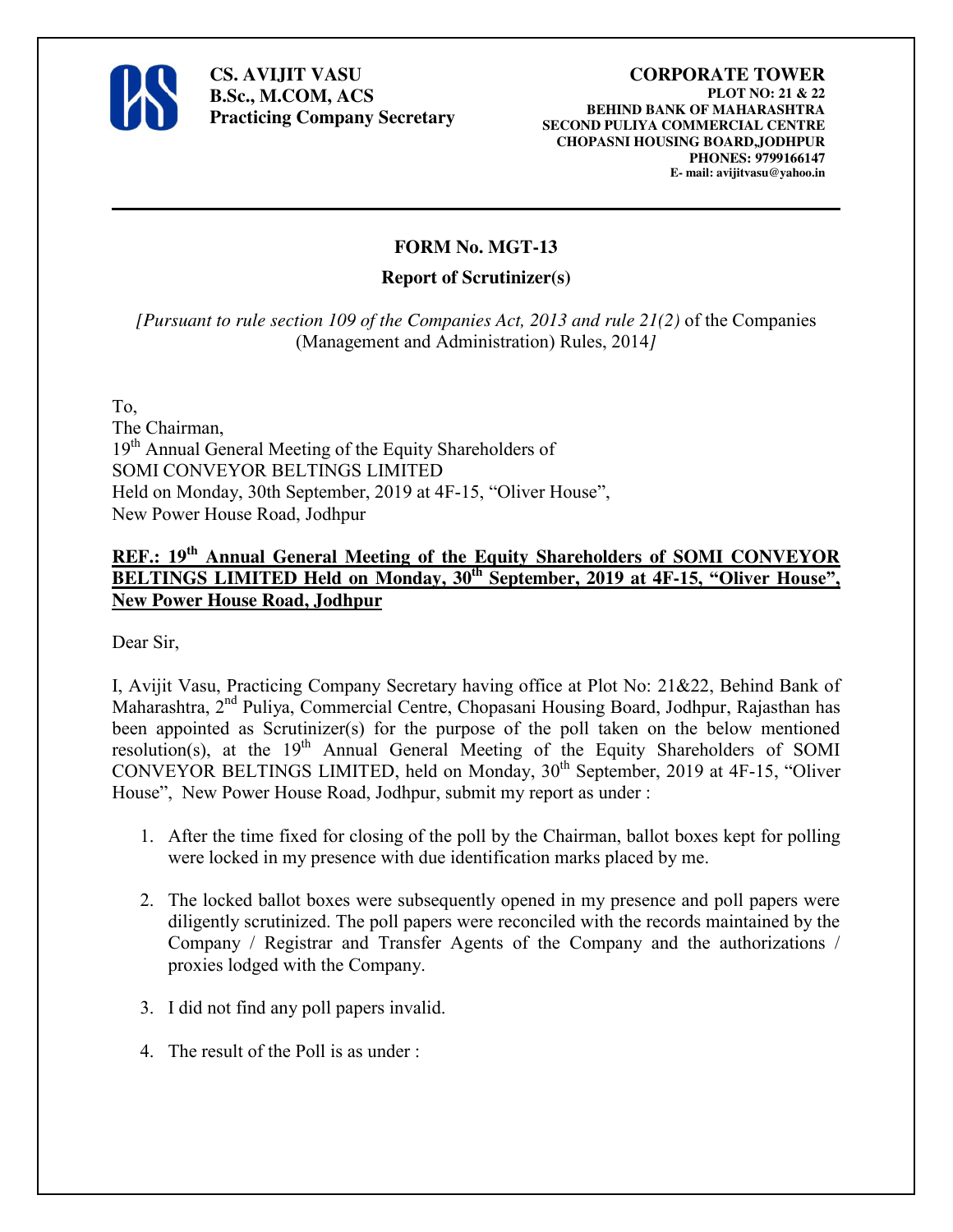#### **a) RESOLUTION 1**

To receive, consider and adopt the Audited Financial Statements of the Company for the financial year ended 31st March, 2019, together with the Reports of the Board of Director's and the Auditor's thereon.

(i) Voted in **favou**r of Resolution :

| Number of Members      | Number of votes cast | ∣ % of Total Number of |
|------------------------|----------------------|------------------------|
| present and voting (in | by them              | valid votes cast       |
| person or by proxy)    |                      |                        |
|                        | 6956737              | $100\%$                |

#### (ii) Voted **against** the Resolution :

| Number of Members      | Number of votes cast | % of Total Number of |
|------------------------|----------------------|----------------------|
| present and voting (in | by them              | valid votes cast     |
| person or by proxy)    |                      |                      |
|                        | NH                   |                      |

#### (iii) **Invalid** Votes :

| Total Number of Members (in     | Total Number of votes cast by |
|---------------------------------|-------------------------------|
| person or by proxy) whose votes | them                          |
| were declared invalid           |                               |
| NП                              | NH                            |

### **b) RESOLUTION 2**

 To Re-appoint Mr. Sharad Gyanmal Nahata as an Independent Director of the Company not liable to retire by rotation to hold office for his second term of 5(five) consecutive years commencing from  $1<sup>st</sup>$  October, 2019 to 30<sup>th</sup> September, 2024.

(i) Voted in **favou**r of Resolution :

| Number of Members      | Number of votes cast | % of Total Number of |
|------------------------|----------------------|----------------------|
| present and voting (in | by them              | valid votes cast     |
| person or by proxy)    |                      |                      |
|                        | 6956737              | 100%                 |

#### (ii) Voted **against** the Resolution :

| Number of Members      | Number of votes cast | % of Total Number of |
|------------------------|----------------------|----------------------|
| present and voting (in | by them              | valid votes cast     |
| person or by proxy)    |                      |                      |
|                        |                      | NH                   |

| Total Number of Members (in     | Total Number of votes cast by |
|---------------------------------|-------------------------------|
| person or by proxy) whose votes | them                          |
| were declared invalid           |                               |
|                                 | NH                            |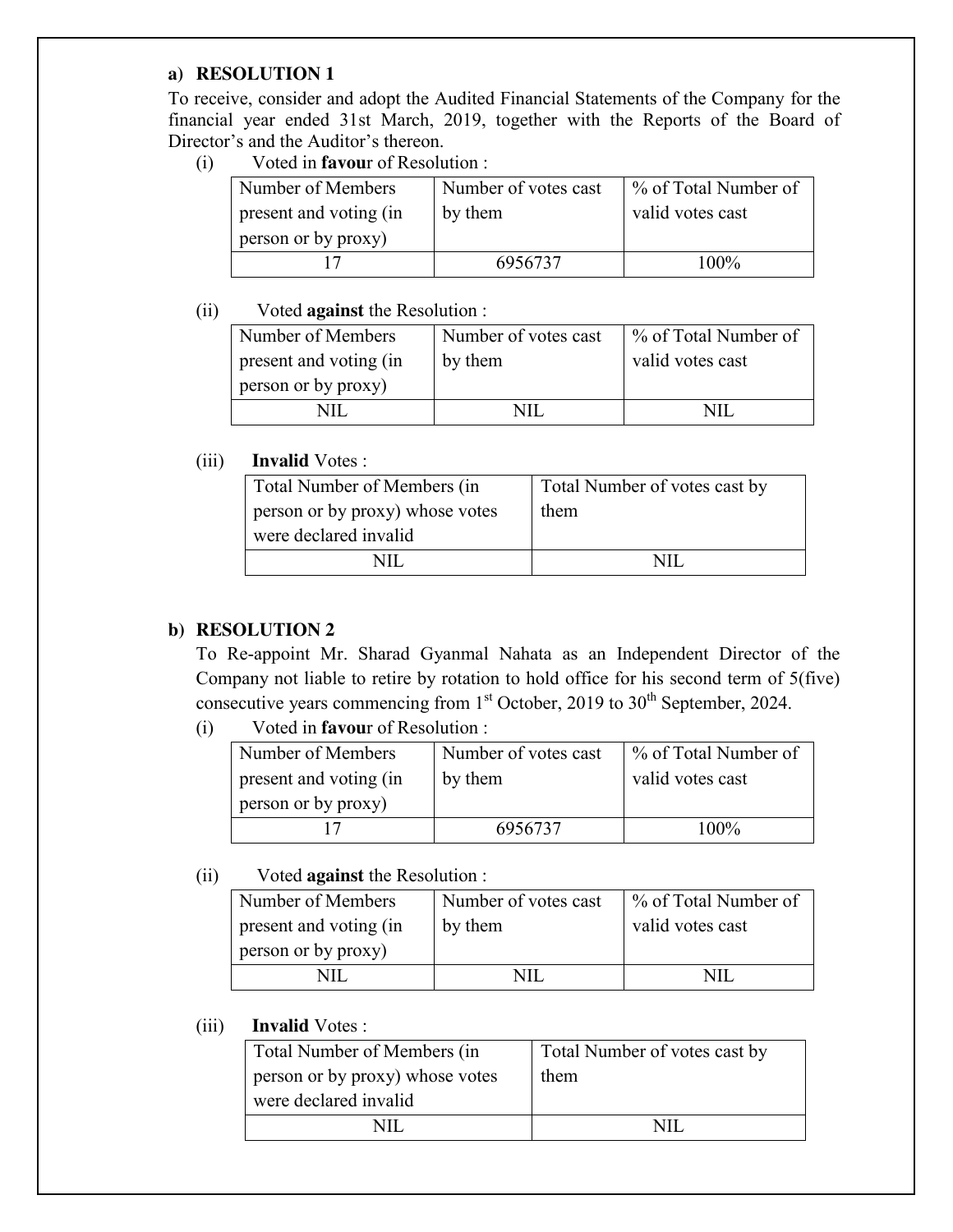## **c) RESOLUTION 3**

 To Increase in Remuneration Package of Mr. Om Prakash Bhansali, Managing Director w.e.f. 1<sup>st</sup> October, 2019:

(i) Voted in **favou**r of Resolution :

| Number of Members      | Number of votes cast | % of Total Number of |
|------------------------|----------------------|----------------------|
| present and voting (in | by them              | valid votes cast     |
| person or by proxy)    |                      |                      |
|                        | 6956737              | 100%                 |

## (ii) Voted **against** the Resolution :

| Number of Members      | Number of votes cast | % of Total Number of |
|------------------------|----------------------|----------------------|
| present and voting (in | by them              | valid votes cast     |
| person or by proxy)    |                      |                      |
|                        |                      |                      |
|                        |                      |                      |

## (iii) **Invalid** Votes :

| Total Number of Members (in     | Total Number of votes cast by |
|---------------------------------|-------------------------------|
| person or by proxy) whose votes | them                          |
| were declared invalid           |                               |
|                                 |                               |

## **d) RESOLUTION 4**

 To Increase in Remuneration Package of Mr. Vimal Bhansali, Whole-Time Director w.e.f. 1<sup>st</sup> October, 2019:

(i) Voted in **favou**r of Resolution :

| Number of Members      | Number of votes cast | % of Total Number of |
|------------------------|----------------------|----------------------|
| present and voting (in | by them              | valid votes cast     |
| person or by proxy)    |                      |                      |
|                        | 6956737              | 100%                 |

(ii) Voted **against** the Resolution :

| Number of Members      | Number of votes cast | % of Total Number of |
|------------------------|----------------------|----------------------|
| present and voting (in | by them              | valid votes cast     |
| person or by proxy)    |                      |                      |
|                        |                      |                      |

| Total Number of Members (in     | Total Number of votes cast by |
|---------------------------------|-------------------------------|
| person or by proxy) whose votes | them                          |
| were declared invalid           |                               |
| NH                              |                               |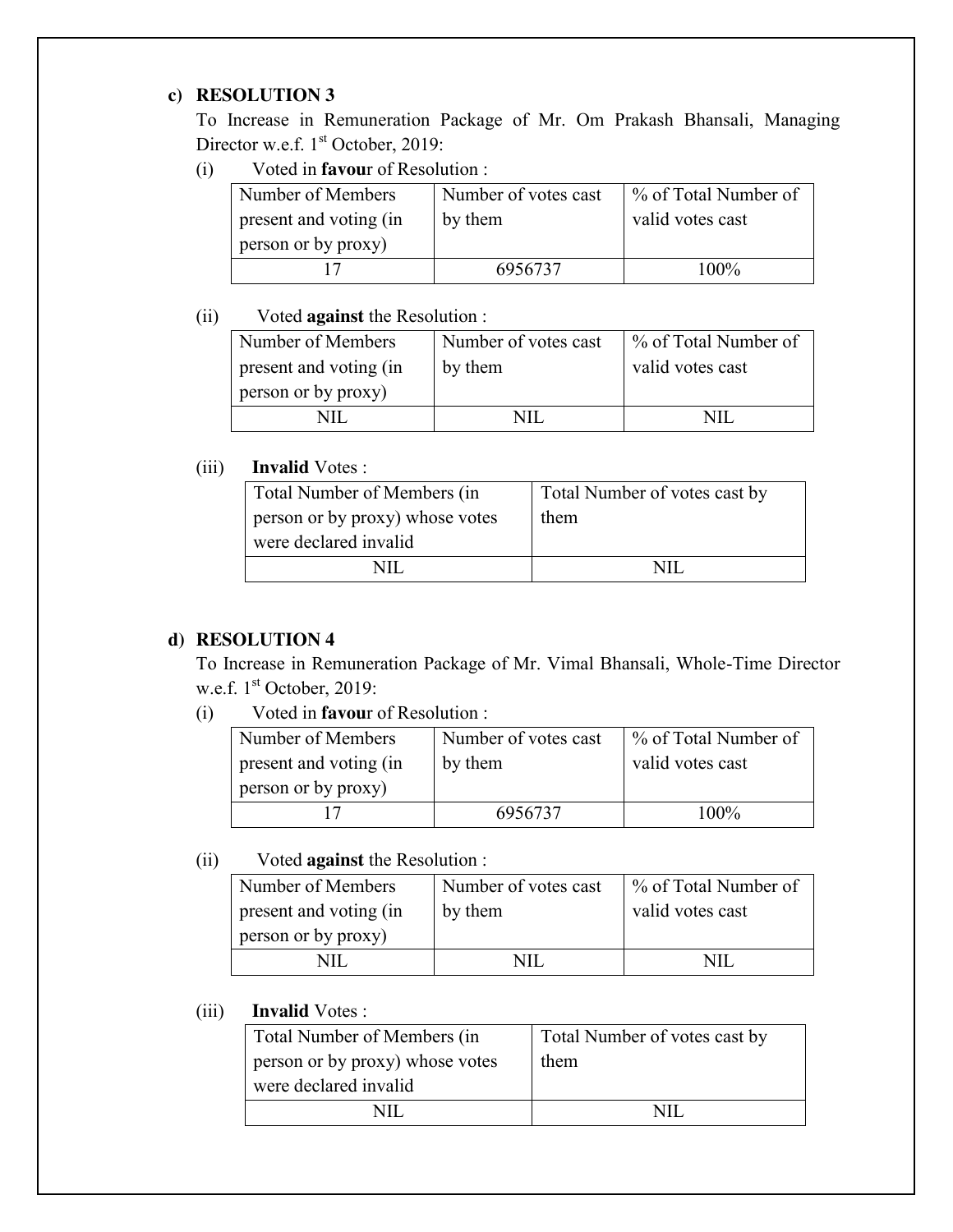### **e) RESOLUTION 5**

 To Increase in Remuneration Package of Mr. Gaurav Bhansali, Whole-Time Director w.e.f. 1<sup>st</sup> October, 2019:

(i) Voted in **favou**r of Resolution :

| Number of Members      | Number of votes cast | % of Total Number of |
|------------------------|----------------------|----------------------|
| present and voting (in | by them              | valid votes cast     |
| person or by proxy)    |                      |                      |
|                        | 6956737              | 100%                 |

#### (ii) Voted **against** the Resolution :

| Number of Members      | Number of votes cast | % of Total Number of |
|------------------------|----------------------|----------------------|
| present and voting (in | by them              | valid votes cast     |
| person or by proxy)    |                      |                      |
|                        | NII                  |                      |
|                        |                      |                      |

#### (iii) **Invalid** Votes :

| Total Number of Members (in     | Total Number of votes cast by |
|---------------------------------|-------------------------------|
| person or by proxy) whose votes | them                          |
| were declared invalid           |                               |
|                                 |                               |

- 5. A list of equity shareholders who voted "FOR", "AGAINST" and those whose votes were declared invalid for each resolution is enclosed.
- 6. The poll papers and all other relevant records were sealed and handed over to the Director authorized by the Board for safe keeping.

Thanking You, Thanking You,

 **CS. Avijit Vasu, Place: Jodhpur Practicing Company Secretary Date: 30/09/2019 C. P. No. 14198**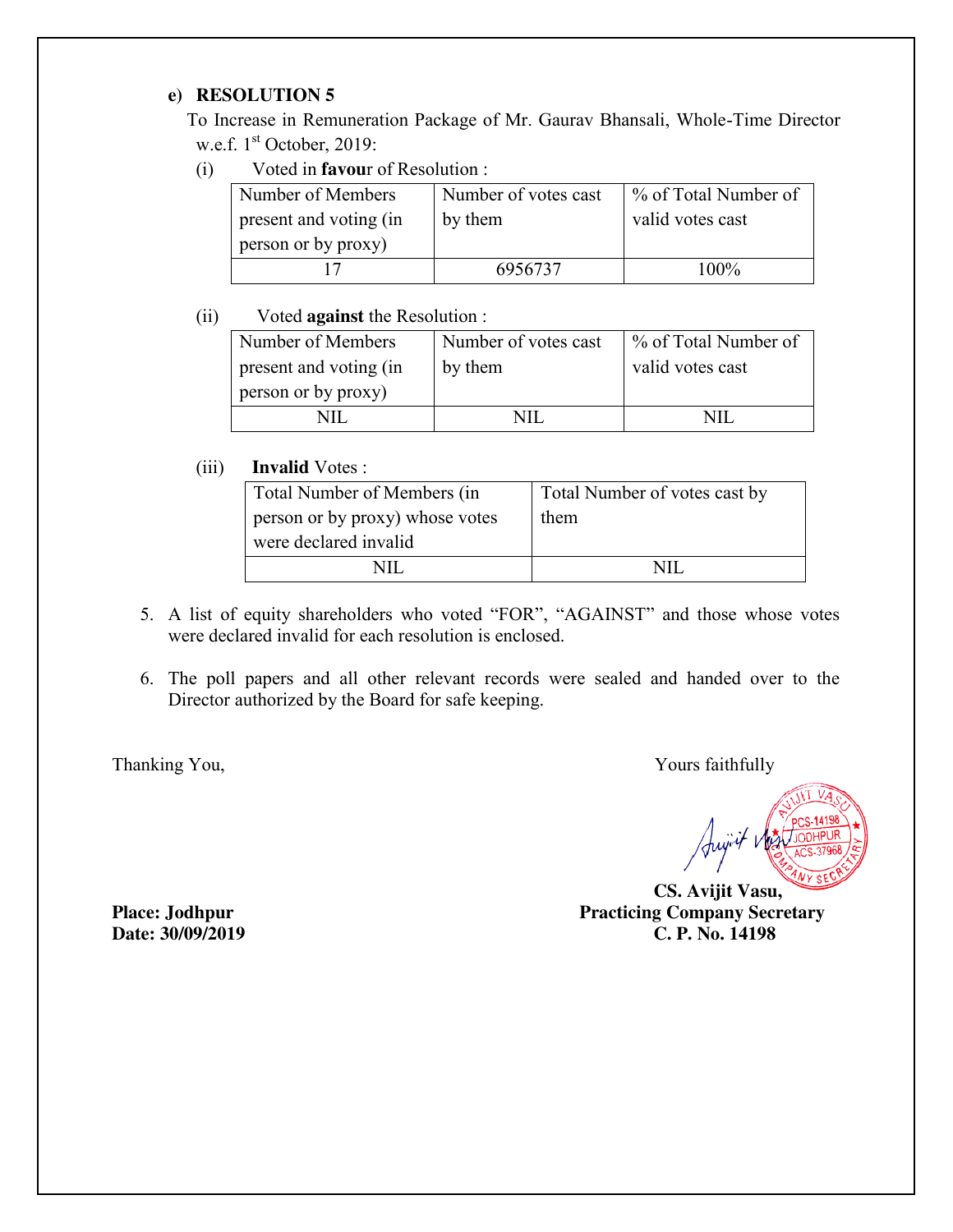

30<sup>th</sup> September, 2019

## **REPORT OF SCRUTINIZER**

## **[E-VOTING]**

[Pursuant to section 108 of the Companies Act, 2013 and rule 20 (4) (xii) of the Companies (Management and Administration) Amendments Rules, 2015]

To,

The Chairman SOMI CONVEYOR BELTINGS LIMITED 4F-15, OLIVER HOUSE, NEW POWER HOUSE ROAD, JODHPUR

Respected Sir,

## **SUB.: SCRUTINIZER'S REPORT ON E-VOTING CONDUCTED PURSUANT TO THE PROVISIONS OF SECTION 108 OF THE COMPANIES ACT, 2013 READ WITH RULE 20(4)(XII) OF THE COMPANIES (MANAGEMENT AND ADMINISTRATION) AMENDEMENTS RULES, 2015**

I Ira Baxi, Practicing Company Secretary, was appointed as a Scrutinizer by the Board of Directors of the Company, for the  $19<sup>th</sup>$  (Nineteenth) Annual General Meeting of the members of the "SOMI CONVEYOR BELTINGS LIMITED" to be held on Monday, 30<sup>th</sup> September, 2019 at 11.30.A.M. at its registered office at 4F-15, "Oliver House", New Power House Road, Jodhpur for the purpose of scrutinizing the E-Voting process in a fair and transparent manner and ascertaining the requisite majority on E-Voting carried out as per the provisions of the Companies Act, 2013 and Clause (xii) of Sub rule (4) of Rule 20 of Companies (Management and Administration) Amendments Rules, 2015 on the resolutions referred to in this report.

We submit our report as under:

1. The E-voting period remained open from Friday, 27.09.2019 (9.00 a.m.) up to Sunday, 29.09.2019 (05.00 p.m.)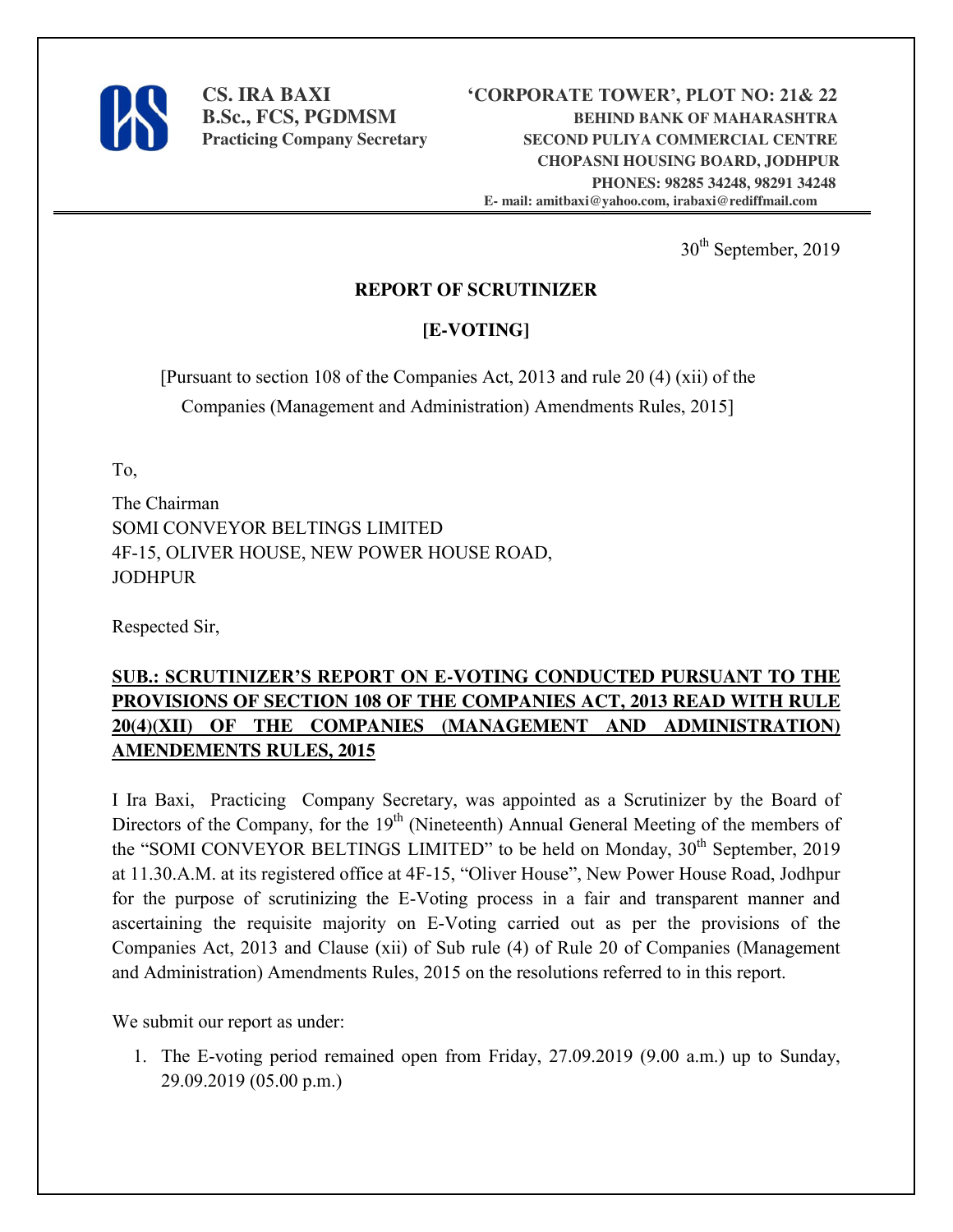- 2. The Shareholders holding shares as on the "cut off" date, i.e.  $23<sup>rd</sup>$  September, 2019 were entitled to vote on the proposed 5 (Five) resolutions as mentioned in the Notice of the  $19<sup>th</sup>$ Annual General Meeting of Somi Conveyor Beltings Limited (Item Number 1 to 5 of the Notice of the 19<sup>th</sup> Annual General Meeting of Somi Conveyor Beltings Limited).
- 3. The votes were unblocked on Monday,  $30<sup>th</sup>$  September, 2019 around 02:34 p.m. in presence of two witnesses, namely, Ms. Rashmi Dansinghani residing at 11, Kamal Apartment, Circuit House Road, Jodhpur, and Ms. Mansi Pathak residing at Sun City P.G., Near Residency Hotel, Senapati Bhawan, Ratanada, Jodhpur who are not in employment of the Company.

They have signed below in confirmation of the votes being unblocked in their presence.

Rashmi Dansinghani) (Mansi Pathak)

- 4. Thereafter the details containing, inter-alia, list of Shareholders, who voted "For" and "Against", were downloaded from the E-voting website (https://www.evotingindia.com)
- 5. The result of the e-voting is as under :

### **a) RESOLUTION 1**

Adoption of Audited Financial Statements for the Year Ended 31<sup>st</sup> March, 2019 and Auditor's Report and Directors' Report thereon.

(i) Voted in **favou**r of Resolution :

| Number of Members<br>voted through e-voting | Number of votes cast<br>by them | % of Total Number of<br>valid votes cast |
|---------------------------------------------|---------------------------------|------------------------------------------|
| system                                      |                                 |                                          |
|                                             |                                 | 100%                                     |

## (ii) Voted **against** the Resolution :

| Number of Members      | Number of votes cast |                  |
|------------------------|----------------------|------------------|
| voted through e-voting | by them              | valid votes cast |
| system                 |                      |                  |
|                        |                      |                  |

| Total Number of Members whose | Total Number of votes cast by |
|-------------------------------|-------------------------------|
| votes were declared invalid   | them                          |
|                               |                               |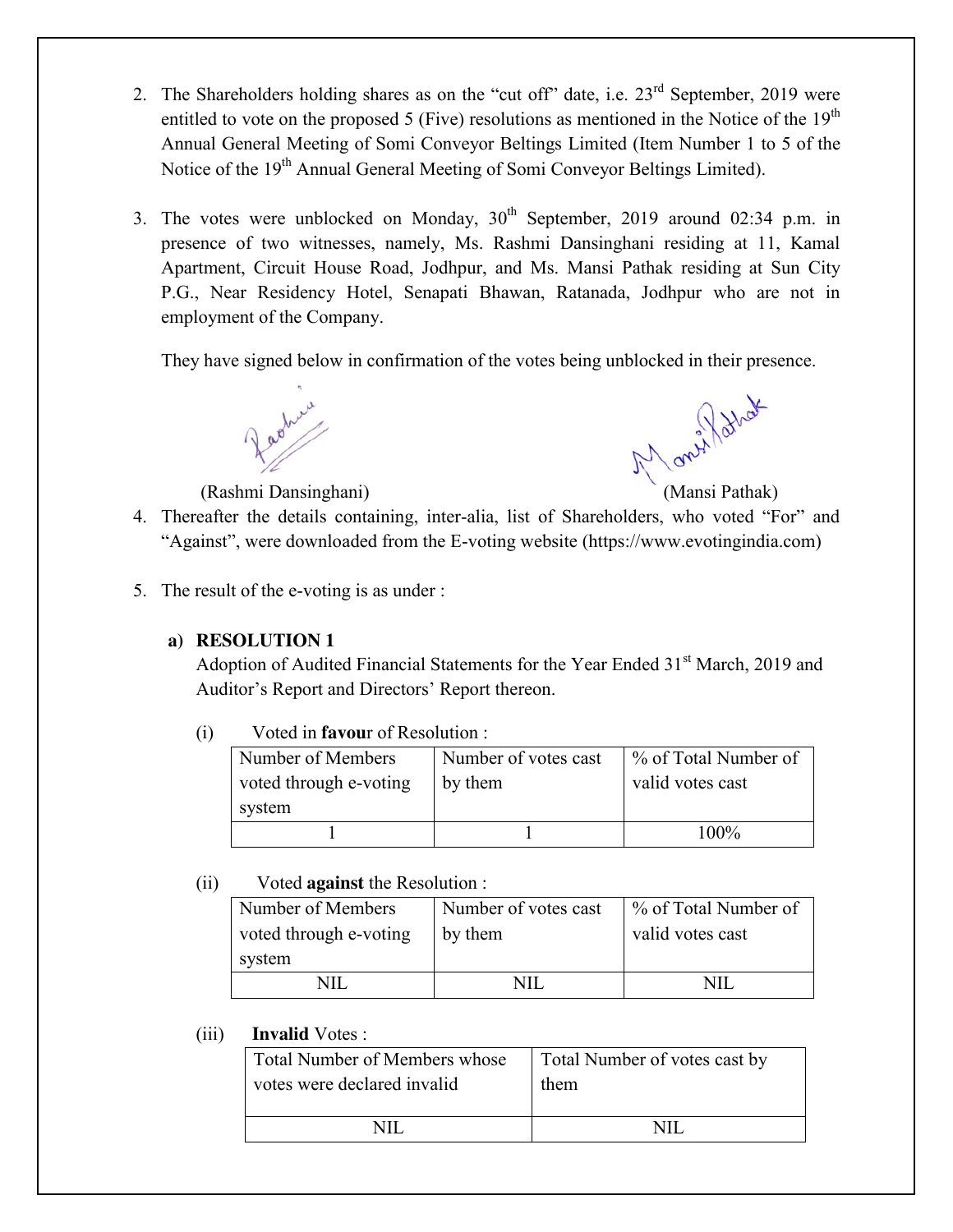#### **b) RESOLUTION 2**

 To Re-appoint Mr. Sharad Gyanmal Nahata as an Independent Director of the Company not liable to retire by rotation to hold office for his second term of 5(five) consecutive years commencing from  $1<sup>st</sup>$  October, 2019 to 30<sup>th</sup> September, 2024.

## (i) Voted in **favour** of Resolution :

| Number of Members      | Number of votes cast | % of Total Number of |
|------------------------|----------------------|----------------------|
| voted through e-voting | by them              | valid votes cast     |
| system                 |                      |                      |
|                        |                      | 100%                 |

### (ii) Voted **against** the Resolution :

| Number of Members<br>voted through e-voting | Number of votes cast<br>by them | % of Total Number of<br>valid votes cast |
|---------------------------------------------|---------------------------------|------------------------------------------|
| system                                      |                                 |                                          |
|                                             |                                 | MН                                       |

### (iii) **Invalid** Votes :

| Total Number of Members whose | Total Number of votes cast by |
|-------------------------------|-------------------------------|
| votes were declared invalid   | them                          |
|                               |                               |

## **c) RESOLUTION 3**

 To Increase in Remuneration Package of Mr. Om Prakash Bhansali, Managing Director w.e.f. 1<sup>st</sup> October, 2019.

### (i) Voted in **favour** of Resolution :

| Number of Members      | Number of votes cast | 1 % of Total Number of |
|------------------------|----------------------|------------------------|
| voted through e-voting | by them              | valid votes cast       |
| system                 |                      |                        |
|                        |                      | 100%                   |

### (ii) Voted **against** the Resolution :

| Number of Members      | Number of votes cast | % of Total Number of |
|------------------------|----------------------|----------------------|
| voted through e-voting | by them              | valid votes cast     |
| system                 |                      |                      |
|                        |                      |                      |

| <b>Total Number of Members whose</b> | Total Number of votes cast by |
|--------------------------------------|-------------------------------|
| votes were declared invalid          | them                          |
| NL.                                  |                               |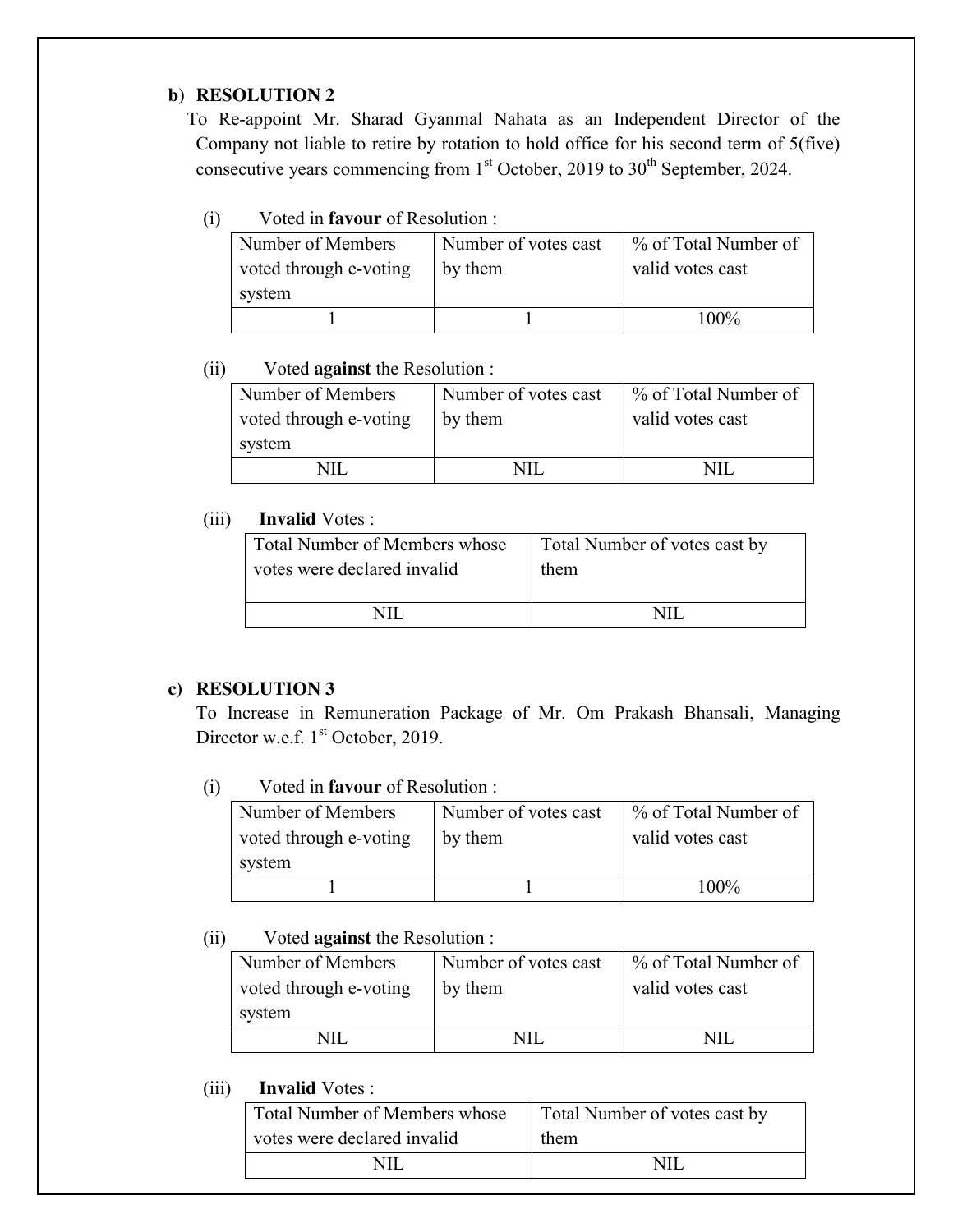#### **d) RESOLUTION 4**

 To Increase in Remuneration Package of Mr. Vimal Bhansali, Whole-Time Director w.e.f. 1<sup>st</sup> October, 2019.

## (i) Voted in **favour** of Resolution :

| Number of Members      | Number of votes cast | % of Total Number of |
|------------------------|----------------------|----------------------|
| voted through e-voting | by them              | valid votes cast     |
| system                 |                      |                      |
|                        |                      | 100%                 |

#### (ii) Voted **against** the Resolution :

| Number of Members<br>voted through e-voting | Number of votes cast<br>by them | % of Total Number of<br>valid votes cast |
|---------------------------------------------|---------------------------------|------------------------------------------|
| system                                      |                                 |                                          |
|                                             |                                 |                                          |

### (iii) **Invalid** Votes :

| Total Number of Members whose | Total Number of votes cast by |
|-------------------------------|-------------------------------|
| votes were declared invalid   | them                          |
|                               |                               |

#### **e) RESOLUTION 5**

 To Increase in Remuneration Package of Mr. Gaurav Bhansali, Whole-Time Director w.e.f. 1<sup>st</sup> October, 2019.

#### (i) Voted in **favour** of Resolution :

| Number of Members                | Number of votes cast | ∣ % of Total Number of |
|----------------------------------|----------------------|------------------------|
| voted through e-voting<br>system | by them              | valid votes cast       |
|                                  |                      | 100%                   |

#### (ii) Voted **against** the Resolution :

| Number of Members      | Number of votes cast | % of Total Number of |
|------------------------|----------------------|----------------------|
| voted through e-voting | by them              | valid votes cast     |
| system                 |                      |                      |
|                        |                      |                      |

| <b>Total Number of Members whose</b> | Total Number of votes cast by |
|--------------------------------------|-------------------------------|
| votes were declared invalid          | them                          |
|                                      | NH                            |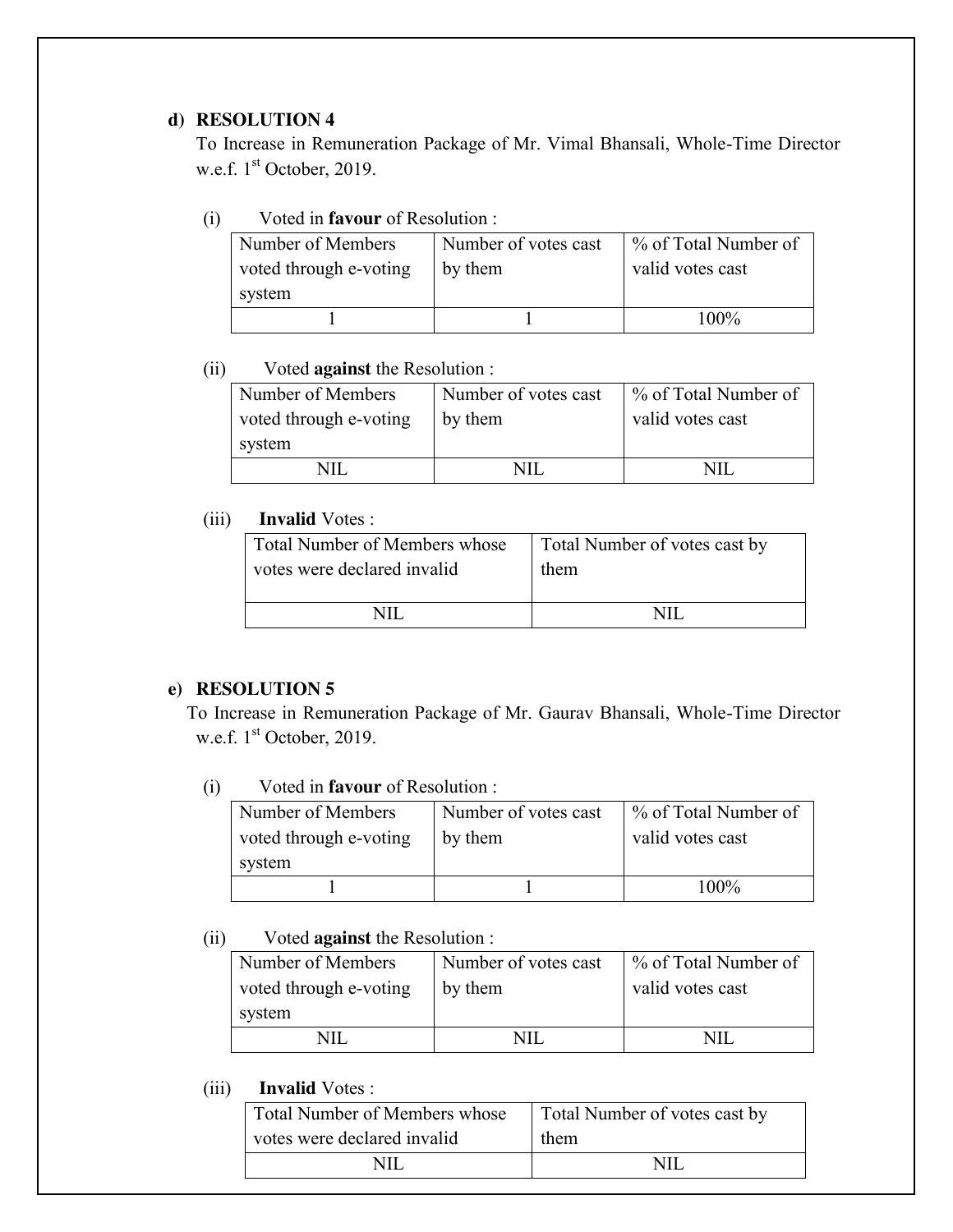6. The Register, all other papers and relevant records relating to electronic voting shall remain in our safe custody until the Chairman considers, approves and signs the Minutes of the aforesaid Annual General Meeting and thereafter the same will be handed over to the Company.

Thanking You,



(Practising Company Secretary) FCS 5456, C.P. No. 4712

Place: Jodhpur Dated: 30<sup>th</sup> September, 2019

Encl: Final Report of e-voting Sheet as downloaded from the website www.evotingindia.com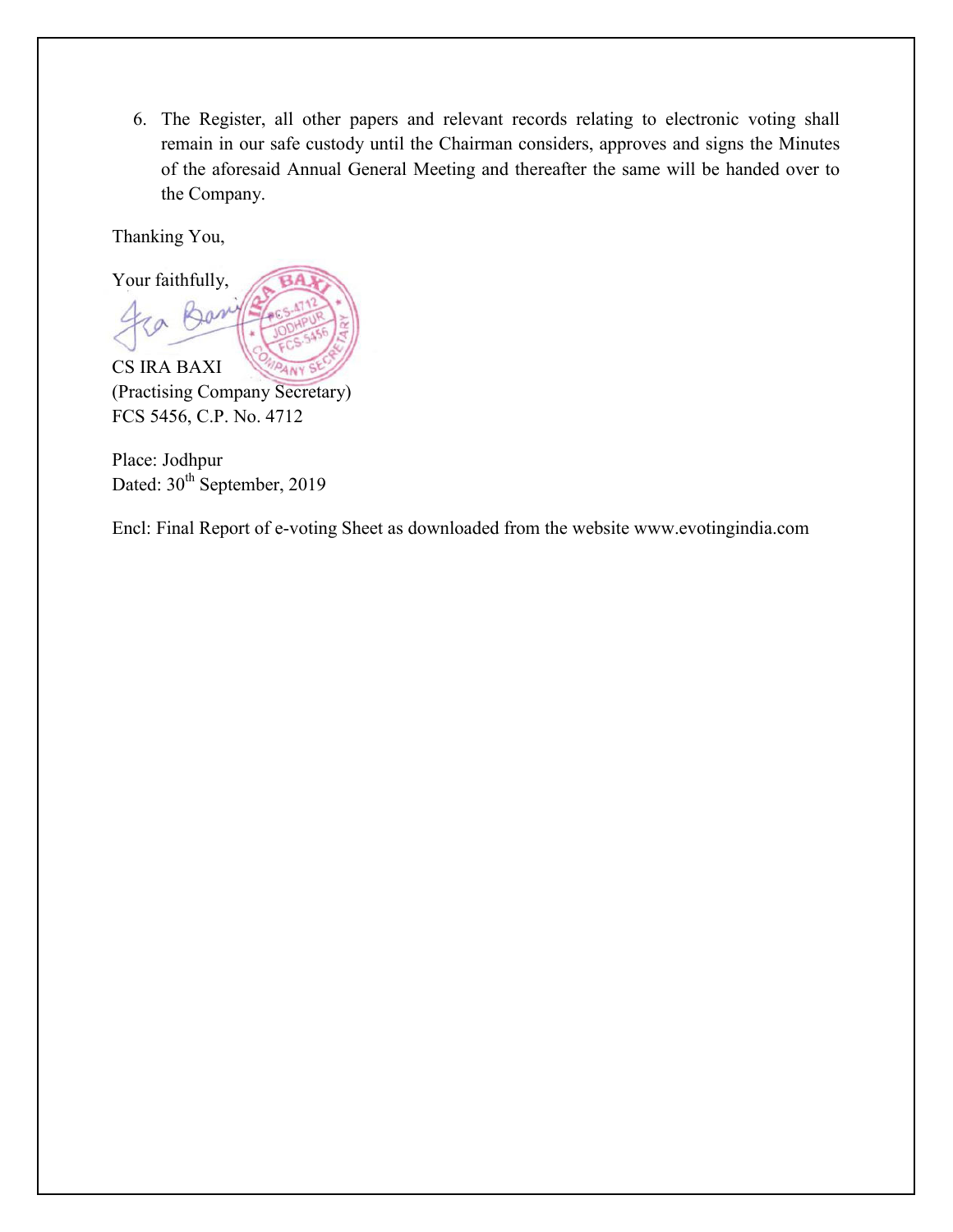#### **Report Generation Date and Time : 30-09-2019:14:34:27**

|           | <b>EVSN</b> | <b>ISIN</b> | No of Folios Voted |
|-----------|-------------|-------------|--------------------|
| 190918037 |             | NE323J01019 |                    |

Voting Start Date and Time : 27-09-2019 09:00 Voting End Date and Time : 29-09-2019 17:00 Meeting Date and Start Time :30-09-2019 11:30 Voting Finalisation Date and Time: 30-09-2019 14:34

|   | Res. No. | <b>Yes Count</b> | Yes $(\%)$ | No Count $No$ (%) |          | <b>TotalCount</b> | <b>Total</b> |
|---|----------|------------------|------------|-------------------|----------|-------------------|--------------|
|   |          |                  | $(100\%)$  | 0                 | $0(0\%)$ |                   | .000         |
|   |          |                  | $(100\%)$  | 0                 | $0(0\%)$ |                   | .000         |
| 3 |          |                  | $(100\%)$  | 0                 | $0(0\%)$ |                   | .000         |
| 4 |          |                  | $(100\%)$  | 0                 | $0(0\%)$ |                   | .000         |
| ა |          |                  | $(100\%)$  | 0                 | $0(0\%)$ |                   | .000         |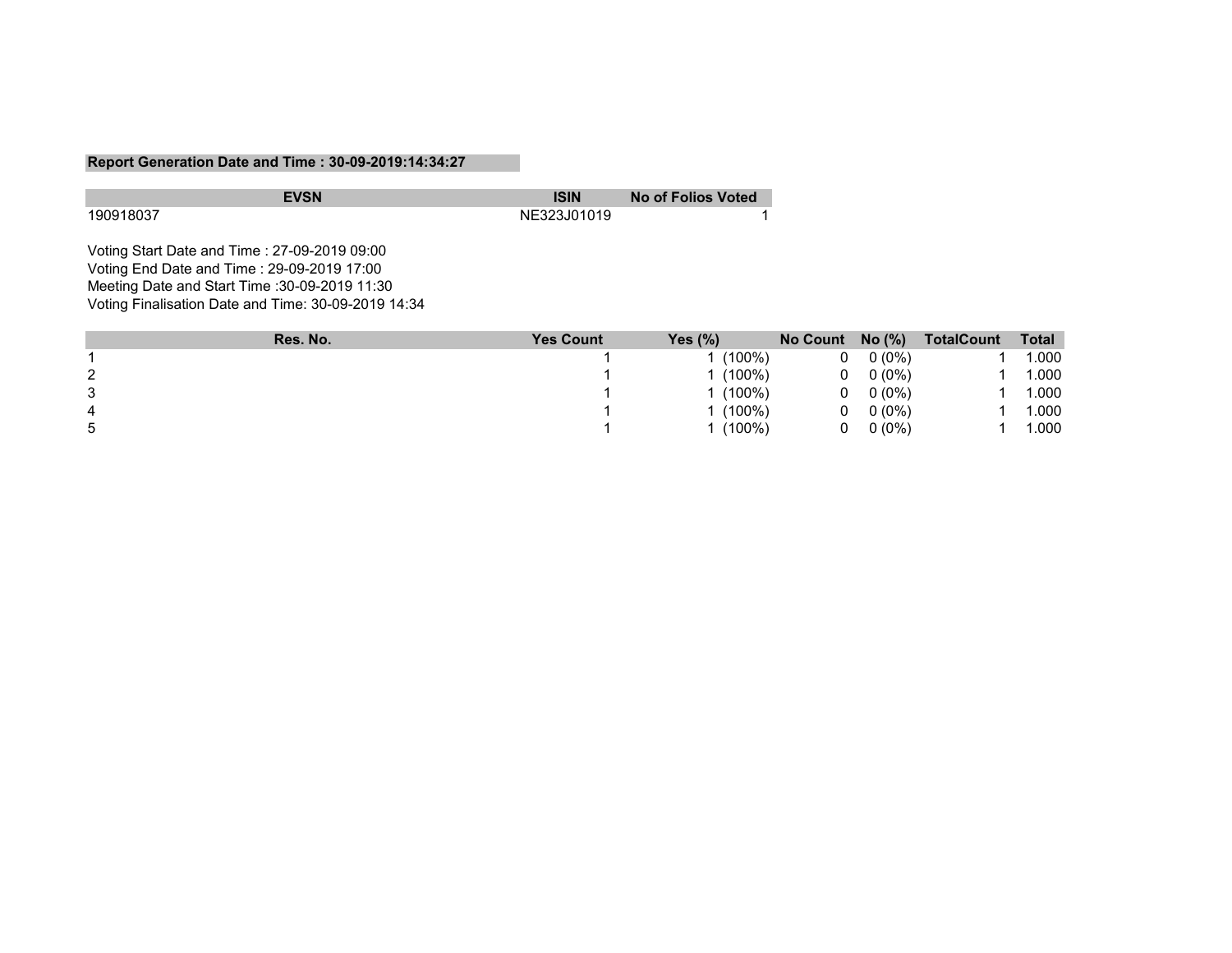#### **File Generated Date and Time : 30-09-2019:14:34:27**

| <b>Shareholder Substatus</b> | <b>Memberid</b> | Member Name                       | <b>Address</b> | No. of Shares | <b>Resolution Number</b> | No. of Votes for Yes |
|------------------------------|-----------------|-----------------------------------|----------------|---------------|--------------------------|----------------------|
| Substatus unavailable in EVS |                 | 120472000715369 VIDYA SAGAR VUPPA |                | .000          |                          | 000.                 |
| Substatus unavailable in EVS |                 | 120472000715369 VIDYA SAGAR VUPPA |                | .000          |                          | .000                 |
| Substatus unavailable in EVS |                 | 120472000715369 VIDYA SAGAR VUPPA |                | 1.000         |                          | 1.000                |
| Substatus unavailable in EVS |                 | 120472000715369 VIDYA SAGAR VUPPA |                | .000          |                          | 1.000                |
| Substatus unavailable in EVS |                 | 120472000715369 VIDYA SAGAR VUPPA |                | 1.000         |                          | 1.000                |